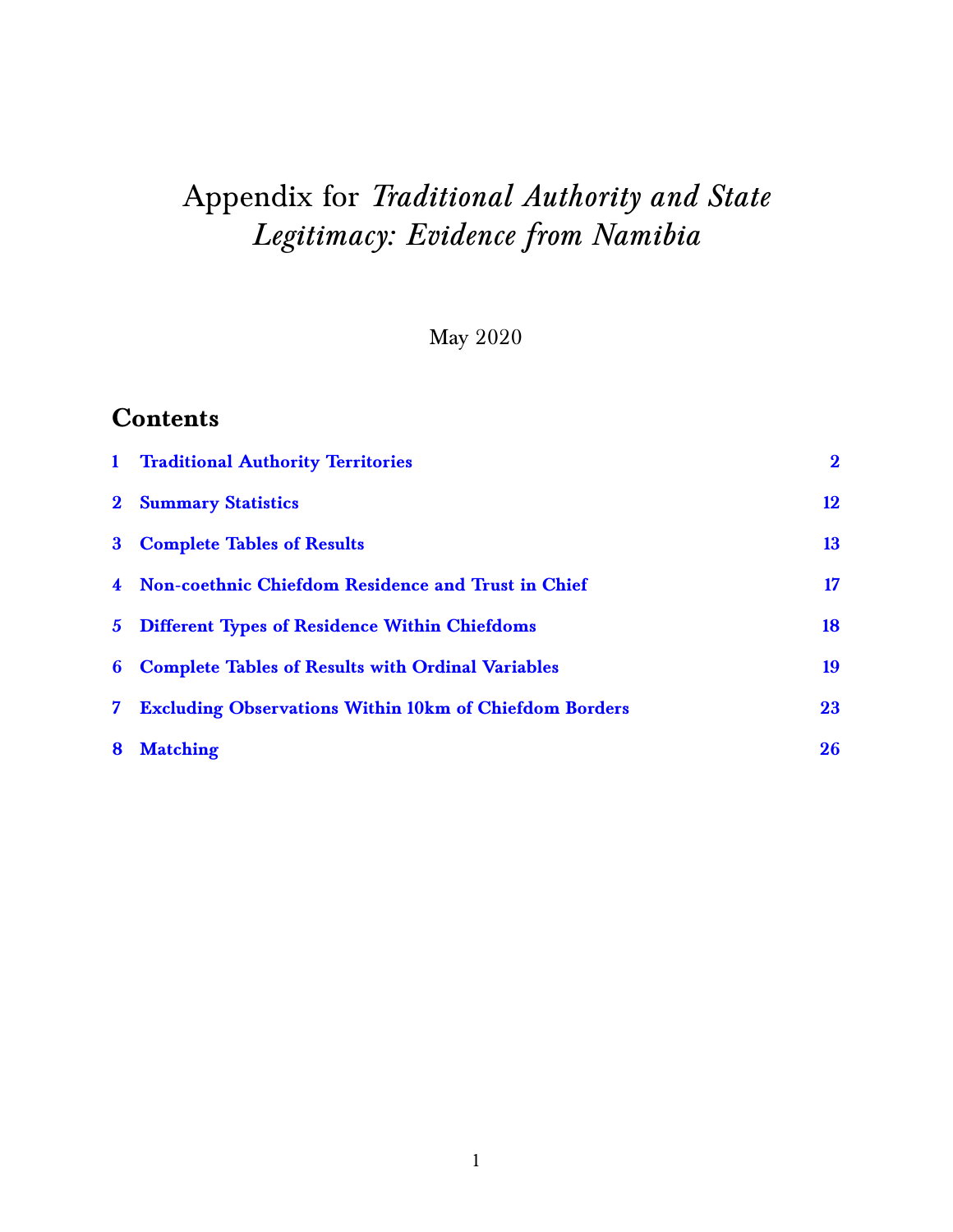## <span id="page-1-0"></span>**1 Traditional Authority Territories**

In what follows, I briefly describe the sources that have been utilized to digitize the locations and boundaries of Namibian traditional authority areas. Where applicable, I also elaborate on the decisions that were made in cases where evidence was either not entirely clear or differed depending on the source. The geodetic reference system used is WGS 1984.

#### **Afrikaner Traditional Authority**

According to government gazette no. 4712 from May 17th, 2011, the Afrikaner customary court has jurisdiction over the following areas: Koherab, Kabias South. These two areas were identified as government farms no. 54 and 56. In *Customary Law Ascertained*, the TA identifies the Gibeon district as its place of residence.

#### **!Aman Traditional Authority**

According to government gazette no. 4750 from July 11th, 2011, the !Aman customary court has jurisdiction over the following areas: Bethanie, Pfallz (farm no. 61), Nu-Goaes (farm no. 65). The Bethanie area was interpreted as Bethanie townlands. In *Customary Law Ascertained*, !Aman TA claims the following boundaries: Landshut (Almpomp) in the north, Kosis in the south, Groot-Swartkop in the west, and Garies in the east. To accommodate this description, the southwestern area of the former apartheid homeland of Namaland was added to the mentioned farms.

#### 6=**Aodaman Traditional Authority**

According to its section in *Customary Law Ascertained*, the TA claims the following farms as its residential area: Anker (farm no. 602), Annabis (farm no. 677), Braunfels (farm no. 387), Condor (farm no. 617), Deo Volento (farm no. 610), Dwarstrek (farm no. 611), Eastwood (farm no. 73), Emmanuel (farm no. 613), Engelbrecht (farm no. 272), Fransfontein (farm no. 6), Gainatseb (farm no. 67), Kranspoort (farm no. 475), Löwenfontein (farm no. 84), Marienhöhe (farm no. 639), Quo Vadis (farm no. 625), Renosterkop (farm no. 389), Smalruggens (farm no. 684), Spitskop (farm no. 678), Stillewoning (farm no. 386), Swartskamp (farm no. 640), Tevrede (farm no. 643), Tsumamas (farm no. 74), Waterbron (farm no. 623), Waterval (farm no. 384), ||Aub (farm no. 683), ||Gam||garub (farm no. 269),  $\neq$ Khoandawes (farm no. 645). The authority's testimony makes it clear that farms no. 6, 67, 73, 74, and 475 are now inhabited by the Swartboois. In addition, Marienhöhe is the seat of |Gaiodaman TA and Braunfels likewise faulls under the jurisdiction of the |Gaiodaman. The remaining farms were used to identify the  $\neq$ Aodaman area. The Khorixas area likewise falls under the jurisdiction of  $\neq$ Aodaman TA.

#### **Bakgalagadi Traditional Authority**

According to government gazette no. 4262 from May 20th, 2009, the Bakgalgadi customary court has jurisdiction over Corridor Post 13 and Aminuis. In the appropriate section of *Customary Law Ascertained*, the TA testifies that the entire Bakgalagadi community lives in Corridor 12, Koridor 13, Koridor 18, Corridor 20, Corridor 21, and Corridor 22. The shapefile encapsulates these Corridors and has as it eastern boundary the international border and as its southern boundary the border between Omaheke and Hardap regions.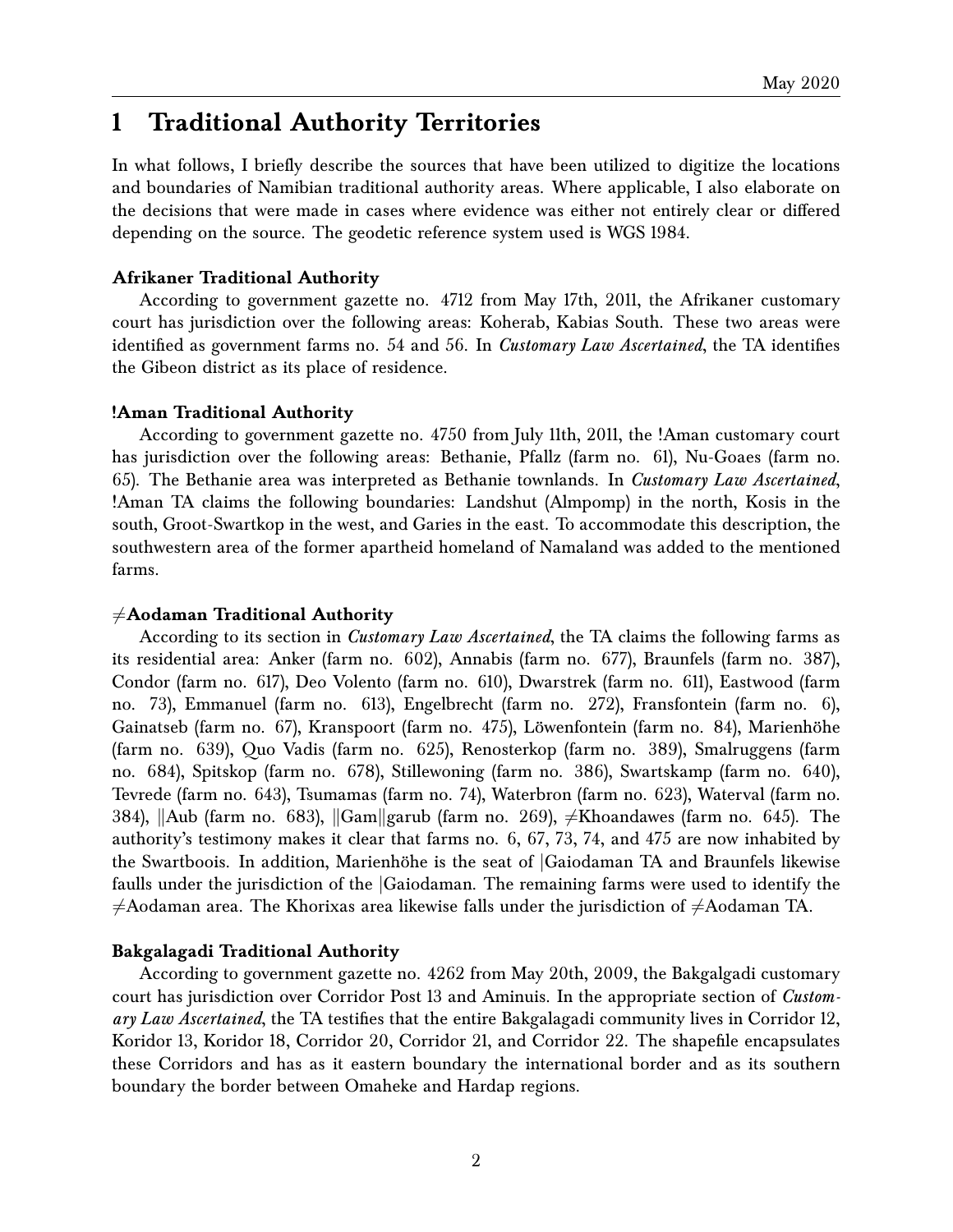#### **Batswana Ba Namibia Traditional Authority**

According to government gazette no. 4262 from May 20th, 2009, the King Morwe II customary court (of the Batswana Ba Namibia TA) has jurisdiction over the following communities: Aminuis, Corridor, Tsjaka/Ben Hur, Metsweding, Ombirisu/Orion. According to its section in *Customary Law Ascertained*, Batswana ba Namibia inhabit the triangle that is delineated by Aminuis, Corridor, and Epukiro in the Omaheke region. In order to reflect the information above, the Batswana ba Namibia territory is delineated in the following way: the eastern boundary is the international border, the southern and northern borders are defined by government farms no. 330, 948 (north), 949 (north), 968 (south), and 969 (south). The western boundary is adjacent to the western end of government farm no. 330. The areas surrounding Tsjaka/Ben Hur, Epukiro, and Ombirisu/Orion are likewise included. The Epukiro and Ombirisu/Orion areas consist of farm no. 268 (Epukiro) and government farms no. 684 (Ombirisu) and 685 (part I, Orion).

#### **Blouwes Traditional Authority**

According to its section in *Customary Law Ascertained*, the seat of Blouwes TA is in the Berseba constituency in the ||Karas region. The territory of Blouwes TA includes the following areas: Bloukuil, Komnarib, Kalk, Tsawisis-Kameelrivier, Blouwes, !Nomexas, and Vergenoeg-Weltevrede. The delineated territory is, based on the information listed above, composed of government farms no. 9 (parts 1 2, 3, 4, 5, 00REM), 12 (Kalk Plateau, Part I, 00REM), 169 (Tses Reserve), and Tses townlands.

#### **Bondelswartz Traditional Authority**

According to government gazette no. 4262 from May 20th, 2009, the Bondelswartz customary court has jurisdiction over the following farms: Bondelswartz Reserve (no. 134), Kalkfontein West (no. 48), Warmbad (no. 305), Area I, Auros (no. 45), Amalia (no. 64), Diamantkop (no. 516), Gaus Su/Nord (no. 65), Grundorner (no. 62), Flache Hartium, Hanus, Hobby Garden, Kaitzub, Kameelhaar, Nico, Pietkuitl, Sukses, Tafekop, and P Viperstoof. Other sources, such as the TA's section in *Customary Law Ascertained* and Curt von Francois', maps were consulted.

#### **Dâure Daman Traditional Authority**

According to testimony submitted to Customary Law Ascertained, Dâure Daman TA has the following boundaries: Omaruru river to the south,  $!Oe\neq G$ ân and Zeraua TA's to the east, Zeraua TA to the northeast, Gaiodaman to the north and northeast,  $\neq$ Aodaman TA to the northwest, and Dorob and Skeleton Coast national parks to the west. The western border was delineated as the western end of lands controlled by traditional authorities, as mapped in the Atlas of Namibia.<sup>[1](#page-2-0)</sup>

#### |**Gaiodaman Traditional Authority**

According to government gazette no. 4262 from May 20th, 2009, the |Gaiodaman customary court has jurisdiction over Braunfields and Grootberg. The seat of the TA is in farm Marienhöhe. The southern border is with Zeraua TA, the eastern with Swartbooi and  $\neq$ Aodaman TA's,

<span id="page-2-0"></span><sup>&</sup>lt;sup>1</sup>Mendelsohn J, Jarvis A, Roberts C and Robertson T. 2002. Atlas of Namibia: A portrait of the land and its people. David Philip Publishers, Cape Town, South Africa.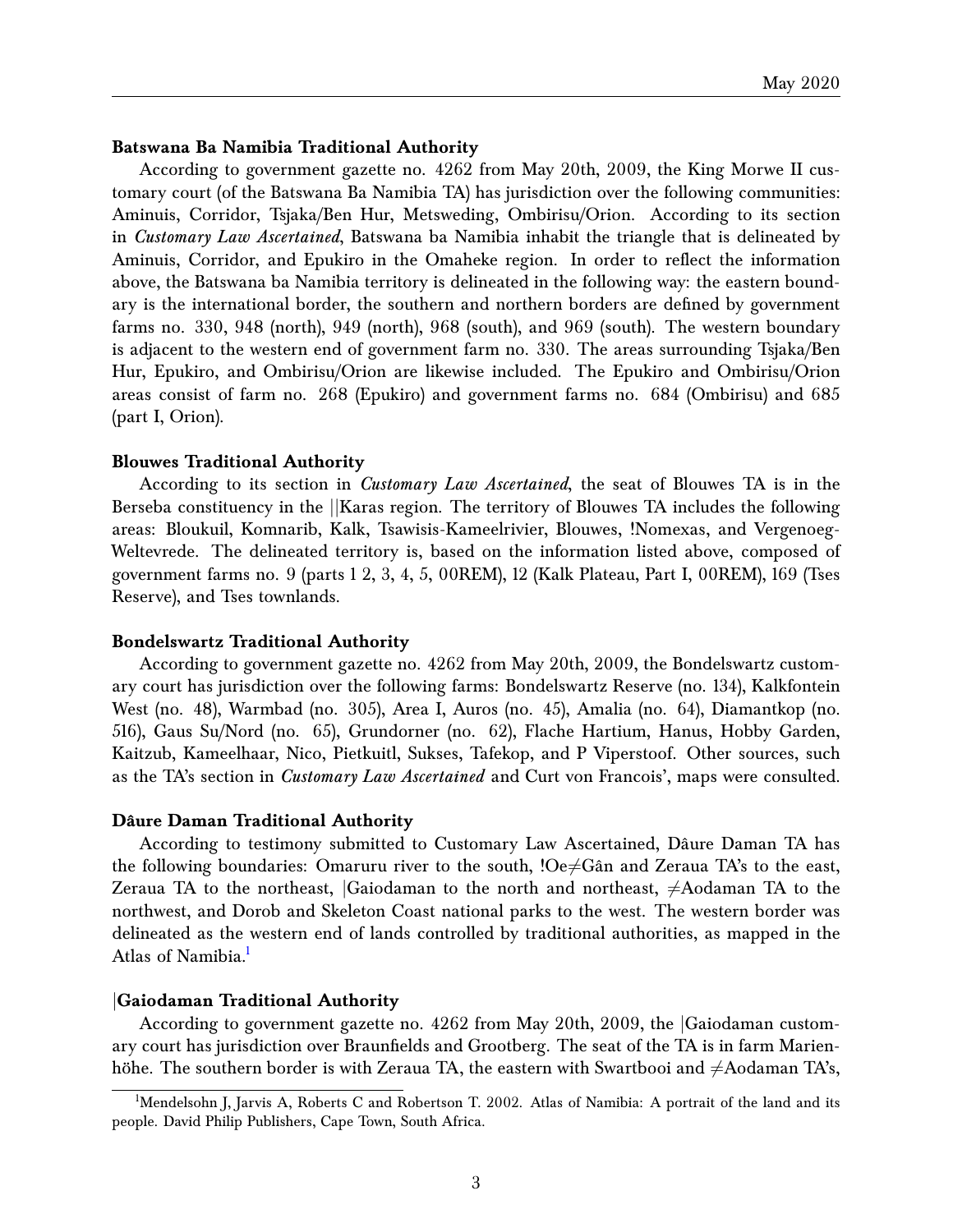and the western with Dâure Daman TA. These borders were ascertained based on information known about the location of the neighboring TA's.

#### **Gciriku Traditional Authority**

According to government gazette no. 4262 from May 20th, 2009, the Gciriku customary court has jurisdiction over the following communities: Ndiyona, Rundjarara, Mabushe, Ndonga Linena, Shakawe, Kangweru, Shamangorwa, Vikota, Cakuma, Kapupaghedi, Mukekete, Makena, Kateriture, Ncame, Shandagho, Shamayembe, Shamambungu, Nyondo. According to testimony submitted by the Gciriku TA in *Customary Law Ascertained*, the Gciriku territory meets the Mbukushu area in Katenture and the Shambyu territory in Rundjarara. Similarly, the Gciriku TA claims the Otzozondjupa region as its southern border and the international border as its northern boundary.

#### **/Gobanin Traditional Authority**

According to government gazette no. 4262 from May 20th, 2009, the /Gobanin customary court has jurisdiction over Goreses Reserve in Omaheke region. The reserve and adjacent villages are located about twenty-five kilometers northwest of Otjinene. *Customary Law Ascertained* was also consulted.

#### **/Hai-Khaua Traditional Authority**

The /Hai-Khaua Traditional Authority is active in and around the Berseba area in the ||Karas region. The delineated area consists of government farm no. 170 and Berseba townlands.

#### **Hai-**||**om Traditional Authority**

According to government gazette no. 4262 from May 20th, 2009, the Hai-||om customary court has jurisdiction over the following communities: Outjo, Etosha National Park, Otjiwarongo, Otavi, Combat, Grootfontein, Tsumeb, Tsintsabis, and Oshivelo. According to its profile in *Customary Law Ascertained*, the Hai-||om have traditionally inhabited areas around the Etosha Pan and Outjo. To cover these areas, the border between Ohikoto and Oshana regions was followed to delineate the Etosha Pan. Subsequently, the B1, B8, C42, and M75 were followed. Finally, the northeastern boundary of Hai-||om TA converges on Kwangali TA and the northern boundary is shared with Ondonga TA.

#### **Ju**|**'Hoan Traditional Authority**

According to its section in *Customary Law Ascertained*, Ju|'Hoan TA claims the following boundaries: Botswana to the east, !Kung TA to the west, Sikeretti to the north, and Gam to the south. The Ju|'Hoan claim the Tsumkwe East area as their base. Because Tsumkwe East is largely contingent with the Nyae Nyae Conservancy, Ju<sup>'</sup>Hoan TA is largely delineated as the said conservancy. The exception is the ares between the Kavango region, Nyae Nyae Conservancy, and  $N \neq a$  Jaqna Conservancy, which is divided between Ju|'Hoan TA and !Kung TA.

#### **Kai**||**khaun Traditional Authority**

According to government gazette no. 4262 from May 20th, 2009, the Kai||khaun customary court has jurisdiction over the following areas: Hoachanas, New Castle (farm no. 218), Glenco (farm no. 78), Kries (farm no. 219), Verloorveld (farm no. 220). It its section in *Customary Law*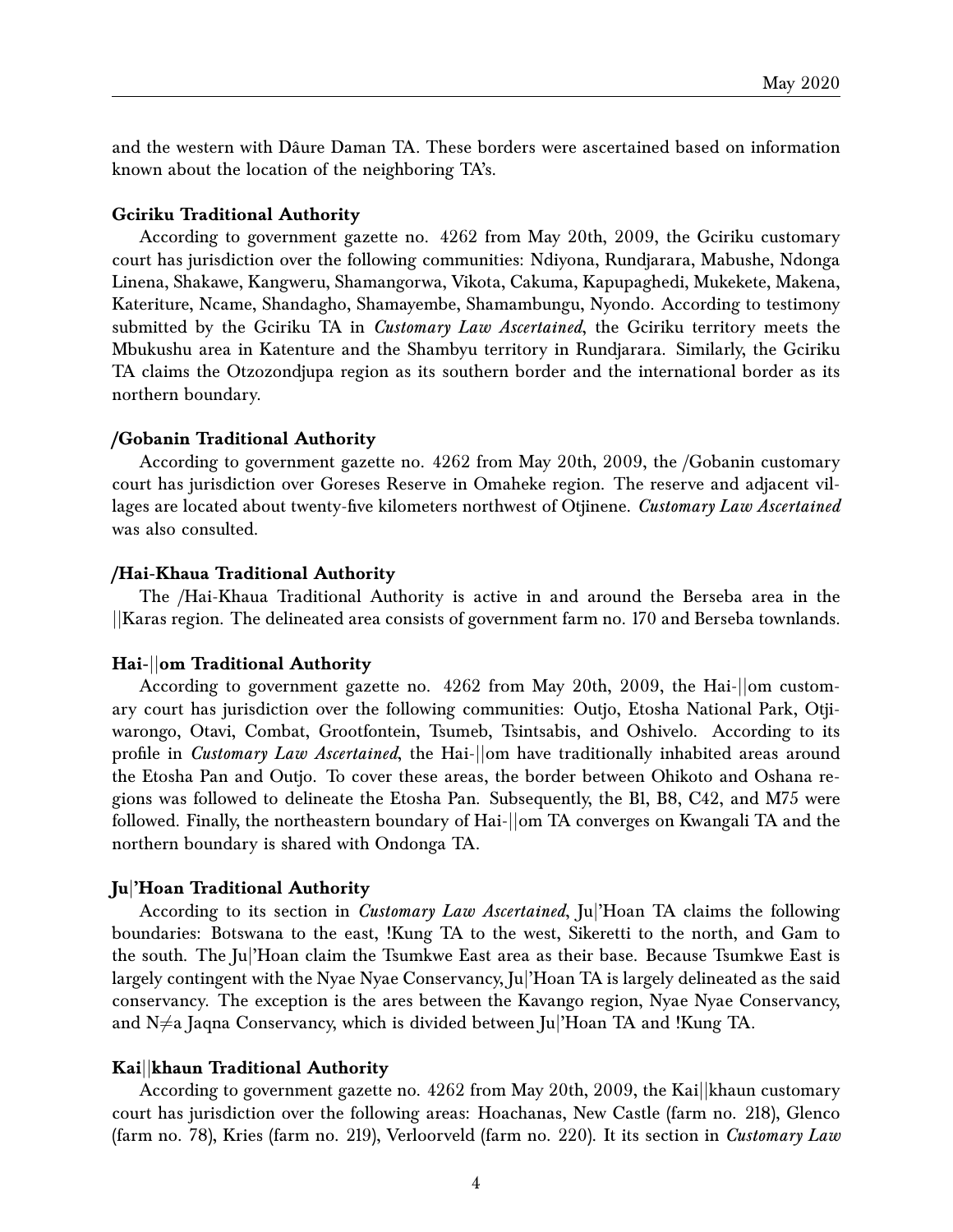*Ascertained*, the TA stresses Hoachanas as its main seat.

#### **Kakurukouje Traditional Authority**

According to its section in *Customary Law Ascertained*, the Kakurukouje TA resides in the Etanga area in Epupa constituency in the Kunene region.

#### **Kambazembi Traditional Authority**

According to government gazette no. 4262 from May 20th, 2009, the Kambazembi customary court has jurisdiction over Okakarara, Okondjatu, Otjituuo, Gam, Okamatapati, and Ovitoto. Excluding the Ovitoto enclave, the Kambazembi area was delineated with the help of the map of of lands controlled by traditional authority as depicted in the Atlas of Namibia.<sup>[2](#page-4-0)</sup> The northern boundary is with !Kung and Ju|'Hoan TAs, the southeastern boundary is with the Otjombinde constituency. A small area around Ovitoto was added to reflect the TA's jurisdiction over the settlement.

#### **#Kao-//'aesi Traditional Authority**

According to Ministry of Urban and Rural Development's records, #Kao-//'aesi TA has its seat at Skoonheid. Government farm no. 735 (Skoonheid) is delineated as the #Kao-//'aesi territory. It is likely that the TA is active in other areas (such as northern Gobabis) but the location of these areas could not be determined with reasonable precision.

#### **Kapika Traditional Authority**

The Kapika Royal House is active in the Epupa area in the northern part of the Kunene region. The chief's homestead is at Omurama village about twenty kilometers south of Epupa Falls. <sup>[3](#page-4-1)</sup>. The delineated area has the international border as its northern boundary. The southern boundary runs approximately twenty-five kilometers south of Epupa.

#### **/Khomanin Traditional Authority**

According to government gazette no. 4262 from May 20th, 2009, the /Khomanin customary court has jurisdiction over the settlement of Arovlei. Government records held at the Council of Traditional Leaders confirm that the /Khomanin chief has his office in Arovlei. The community is located at the end of road D1466, near the site of the Oamites military base. *Customary Law Ascertained* was also consulted.

#### **!Kung Traditional Authority**

According to government gazette no. 5806 from August 14th, 2015, the !Kung customary court has jurisdiction over Tsumkwe West. Because Tsumkwe West is largely contingent with the  $N\neq a$  Jaqna Conservancy, !Kung TA is largely delineated as the said conservancy. The exception is the ares between the Kavango region, Nyae Nyae Conservancy, and  $N \neq a$  Jaqna Conservancy, which is divided between Ju|'Hoan TA and !Kung TA.

#### **Kwangali Traditional Authority**

<span id="page-4-0"></span> $^{2}$ ibid.

<span id="page-4-1"></span><sup>3</sup>Kulunga, Tjikunda. Community removes controversial chief Kapika. *The Namibian*. 1.4.2014.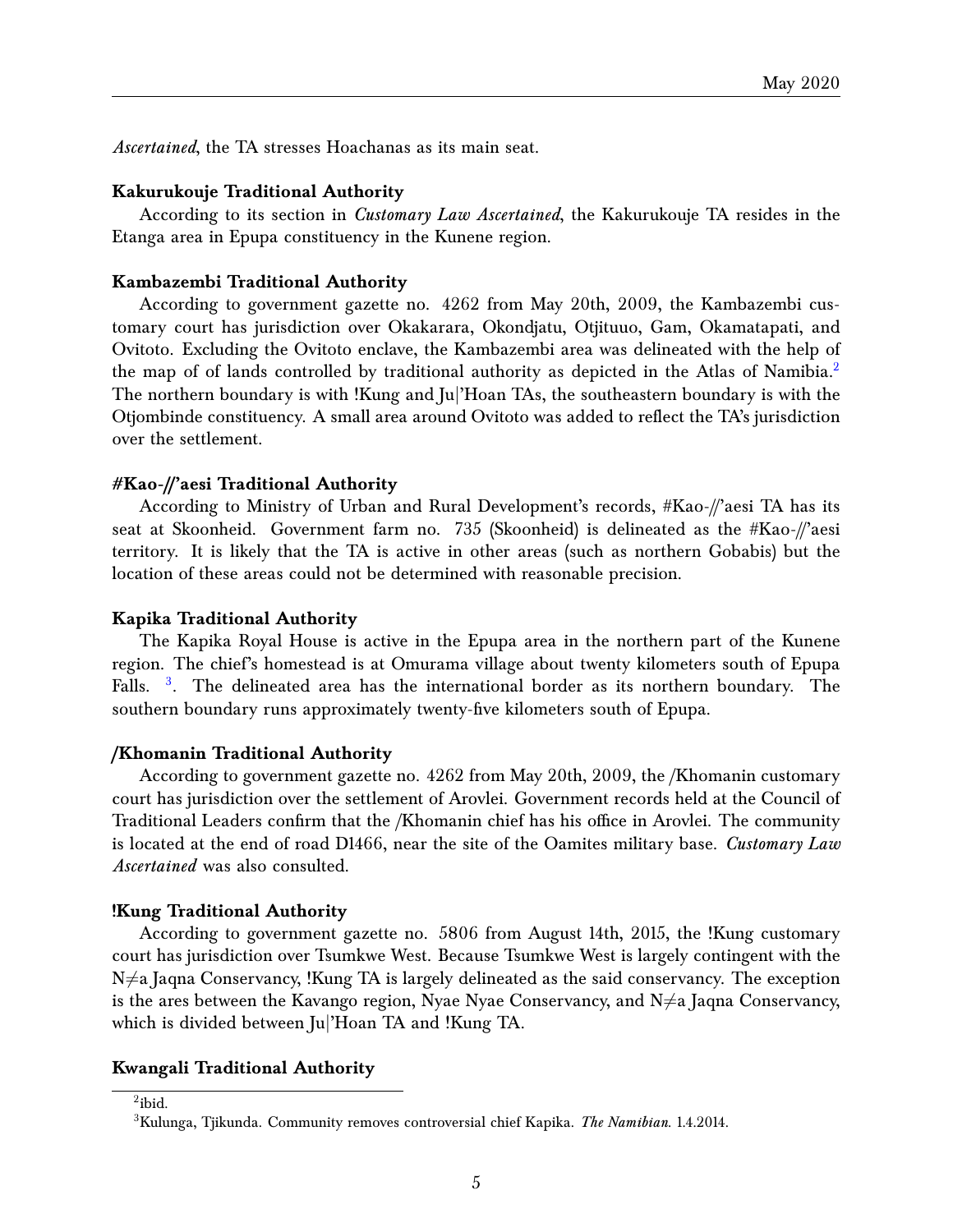According to government gazette no. 5175 from April 15th, 2013, the Kwangali customary court has jurisdiction over the following communities: Kahenge, Mpungu. According to information submitted to *Customary Law Ascertained*, the Kwangali area borders Mbunza TA to the east, Otjozondjupa region to the south, Oukwanyama and Ondonga TA's to the west, and Angola to the north.

### **Mafwe and Mashi Traditional Authorities**

The Mafwe and Mashi traditional authorities are displayed together because XXX. According to government gazette no.  $4262$  $4262$  from May  $20\mathrm{th},\,2009,$  the Mafwe/Mashi area $^4$  includes the following settlements: Makanga, Sibbinda, Kaliyangile, Masida, Munebwana, Ngonga, Kayuo, Sachona, Musukubili, Siliba, Imukusi, Mbeha, Malihela, Nkiye, Linyanti, Kavenda, Sikubi, Sikanjabuka, Mate, Buchane, Kakuaezi, Ingenda, Sikabelezi, Sikosi, Kongola, Imukusi, Liselo, Singalamwe, Mwanzi, Sikaunga, Sesheke, Masheshe, Choi, Lizauli, Sachona, Lubuta, Katima Mulilo. Based on the spacial distribution of these settlements, the eastern boundary is with Masubia TA and the southern boundary with Mayeyi TA and the international border. The western border is assumed to be delineated by the Mashi river.

#### **Maharero Traditional Authority**

According to government gazette no. 4262 from May 20th, 2009, the Maharero customary court has jurisdiction over Aminuis, Otjinene, and Otjombinde. The Otjombinde constituency was used to delineate Otjombinde, excluding the Ovambanderu area surrounding Eiseb. The Aminuis area, which likewise constitutes territory under Maharero jurisdiction, was delineated in the exact same manner as the Aminuis area described in Ovambanderu Traditional Authority's section above. Lastly, a small area surrounding Otjinene was added. The southern boundary of this area overlaps with the end of lands controlled by traditional authority as depicted in the Atlas of Namibia.<sup>[5](#page-5-1)</sup> The northern boundary of the Otjinene area is with Kambazembi TA.

#### **Masubia Traditional Authority**

According to government gazette no. 4262 from May 20th, 2009, the Masubia customary court has jurisdiction over the following locations: Bukalo, Ikumwe, Ngoma, Muhundu, Muyako, Impalila, Kasiko, Kalembezi, Ikaba, Nsundwa, Nakabolelwa, Schuckmansburg, Kabbe, Kanulabula, Lusese, Katima Mulilo. Thus, the northern, eastern, and southern border of the traditional authority is assumed to be the international border. The western border copies the western border of the Katima Rural constituency and the B8 road until this road touches the said constituency border.

#### **Mayeyi Traditional Authority**

According to government gazette no. 4262 from May 20th, 2009, the Masubia customary court has jurisdiction over the following locations: Lianshulu, Sauzuo, Mbambazi, Nongozi, Sangwali, Samudono, Malengalenga, Mbilajwe, Batubaja. The southern, eastern, and western boundaries are delineated by the international border. The northern border leads between

<span id="page-5-1"></span><span id="page-5-0"></span> ${}^{4}$ The corresponding customary courts are the Mafwe and Linyanti customary courts.

<sup>&</sup>lt;sup>5</sup>Mendelsohn J, Jarvis A, Roberts C and Robertson T. 2002. Atlas of Namibia: A portrait of the land and its people. David Philip Publishers, Cape Town, South Africa.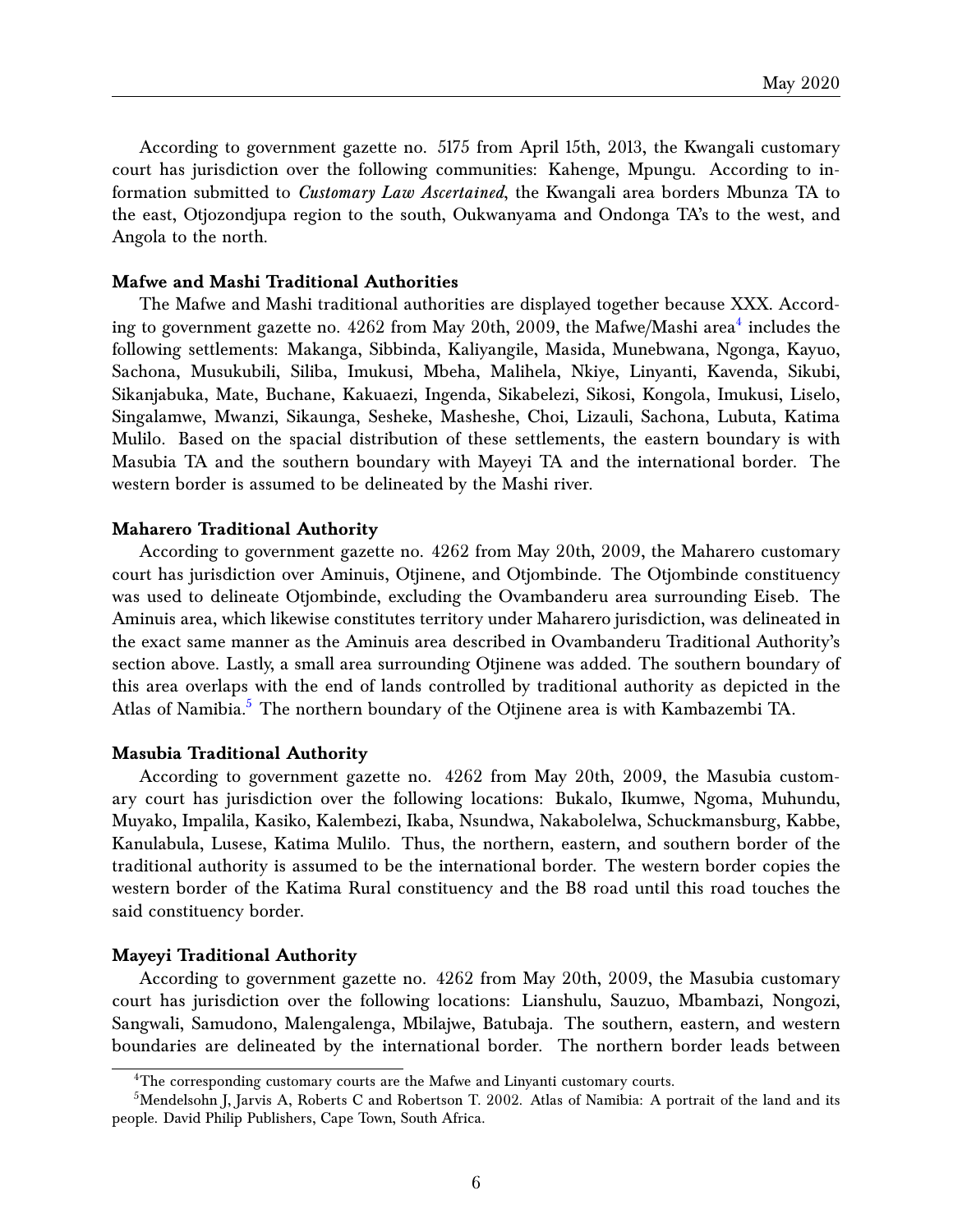Lianshuli (which belongs to the Mayeyi TA) and Lizauli (which is part of the Mafwe area). It then continues through Mudumu national park and turns southward. To locate some of the smaller communities that belong to Mayeyi TA, Namibian government's data on health posts and schools was used.

### **Mbukushu Traditional Authority**

According to government gazette no. 4262 from May 20th, 2009, the Mbukushu customary court has jurisdiction over the following communities: Tjova, Mayara, Kangongo, Kayanga, Katunda, Shamaghongo, Kake, Ndongo, Bagani, Diyogha, Mushashani, Omega. According to testimony submitted by the Gciriku TA in *Customary Law Ascertained*, the Gciriku territory meets the Mbukushu area in Katenture. Therefore, the boundaires of the Mbukushu TA are constructed as follows: the eastern boundary is the border between the Kavango East and Zambezi regions. The southern and northern boundaries are the international border. The western boundary is a vertical line from Katenture to the international border with Botswana.

#### **Mbunza Traditional Authority**

According to government gazette no. 4262 from May 20th, 2009, the Mbunza customary court has jurisdiction over the following communities: Karukuwisa, Kasivi, Mayongora, Mbeya, Mupini, Nkata, Ncumcara, Sinzogoro, Sauyemwa, Tjiivi-Tjivi. The boundary that separates Mbunza TA from Kwangali TA is drawn between Kasivi and Kahenge towards the south until it arrives at the northern border of the Otjozondjupa region. The northern boundary is the international border. The southern and northern boundaries of Mbunza TA are mentioned in *Customary Law Ascertained*.

#### **!Oe**6=**Gân Traditional Authority**

According to government gazette no. 4712 from May 17th, 2011, the ! $Oe\neq G$ ân customary court has jurisdiction over the following areas: Okombahe, Tubusis, Spitzkoppe. According to its section in *Customary Law Ascertained*,  $\Omega e \neq G$ ân TA claims the following boundaries: Dâure Daman TA to the northwest, the commercial farms west of Omaruru to the east, Zeraua TA to the the north, Usakos townlands to the south, Usakos and Arandis townlands to the southwest. Dâure Daman TA claims as its southern border the Omaruru river. Thus, the river was used as the northern boundary. The western border was delineated as the western end of lands controlled by traditional authorities, as mapped in the Atlas of Namibia. $^6$  $^6$ .

#### **Ombadja Traditional Authority**

Since the Ombadja area was not displayed in the 1961 map mentioned above, *Customary Law Ascertained* was the first source of information. Based on this source, it was established that the Ombadja traditional area has in the past been under the jurisdiction of the Oukwanyama TA. Ombadja borders Oukwanyama in the east, Uukwambi in the south, Ombalantu in the west, and Angola in the north. Based on government gazette no. 4262 from May 20th, 2009, it was established that the Okalongo customary court (Okalongo is part of Ombadja) has jurisdiction over the following areas: Onandjaba, Ondudu, Onembaba, and Omutundungu. Thus, the Ombajda area was judged to comprise of the area of the Okalongo constituency, except of the

<span id="page-6-0"></span> $6$ ibid.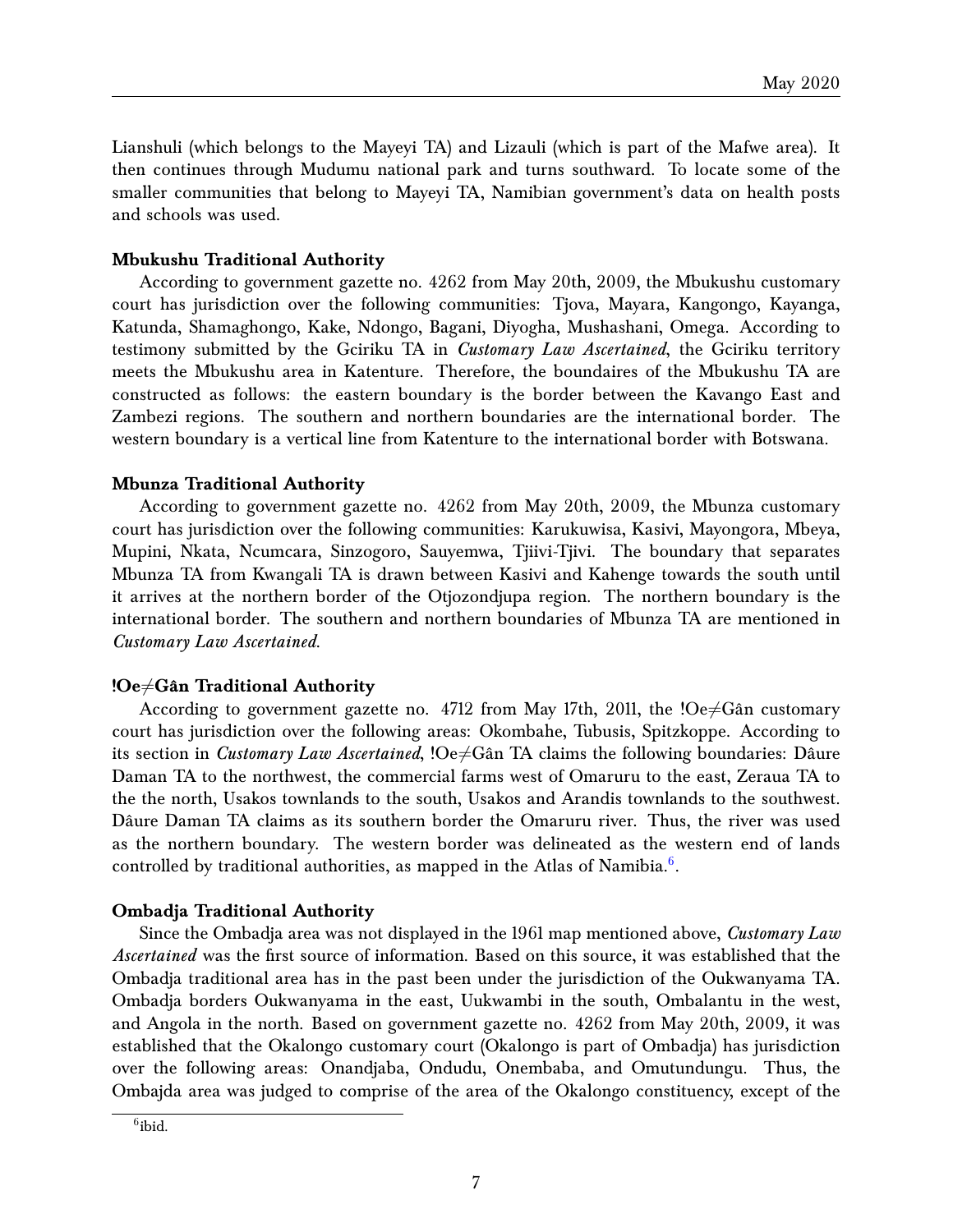area where the said constituency overlaps with the Uukwambi TA.

#### **Ombalantu Traditional Authority**

The chief source was the the map of Ovamboland tribal areas produced by the Department of Water Affairs (South West Africa, Water Affairs Branch) in 1961. This map is part of the monograph *Ovamboland canal scheme* (Water supply brochure no. 11) and it was obtained in the National Archives of Namibia in Windhoek. The map was compared to information contained in the publication *Customary Law Ascertained*. Government gazette no. 4262 from May 20th, 2009, which establishes community courts in accordance with the Community Courts Act of 2003, was likewise consulted. Based on these resources that the western border of the Okalongo constituency would divide Oukwanyama TA from Ombadja TA. This step signified a departure from the 1961 map.

#### **Ondonga Traditional Authority**

The chief source was the the map of Ovamboland tribal areas produced by the Department of Water Affairs (South West Africa, Water Affairs Branch) in 1961. This map is part of the monograph *Ovamboland canal scheme* (Water supply brochure no. 11) and it was obtained in the National Archives of Namibia in Windhoek. The map was compared to information contained in the publication *Customary Law Ascertained*. Government gazette no. 4262 from May 20th, 2009, which establishes community courts in accordance with the Community Courts Act of 2003, was likewise consulted. In comparison with the said map, the eastern border of Ondonga was moved eastward to become adjacent to the western border of Kwangali TA (in accordance with information provided by Kwangali TA in *Customary Law Ascertained*).

#### **Ongandjera Traditional Authority**

The chief source was the the map of Ovamboland tribal areas produced by the Department of Water Affairs (South West Africa, Water Affairs Branch) in 1961. This map is part of the monograph *Ovamboland canal scheme* (Water supply brochure no. 11) and it was obtained in the National Archives of Namibia in Windhoek. The map was compared to information contained in the publication *Customary Law Ascertained*. Government gazette no. 4262 from May 20th, 2009, which establishes community courts in accordance with the Community Courts Act of 2003, was likewise consulted.

#### **Otjikaoko Traditional Authority**

According to government gazette no. 4262 from May 20th, 2009, the Otjikaoko customary court has jurisdiction over Opuwo, Omuhonga, Otjiutunga, Ohungumure, Otjondunda, Ondjeke, Ouakapaue, Otjitandi, and Oruvandjei. The northern boundary is the international border. The eastern border is with Vita TA. The western border was delineated as the western end of lands controlled by traditional authorities, as mapped in the Atlas of Namibia.<sup>[7](#page-7-0)</sup>. The territories of Vita and Otjikaoko TAs overlap, both TAs are active in the Opuwo area.

#### **Ovambanderu Traditional Authority**

The Ovambanderu Royal House has its seat in Ezorongondo village in the Epukiro Post 3

<span id="page-7-0"></span> $7$ ibid.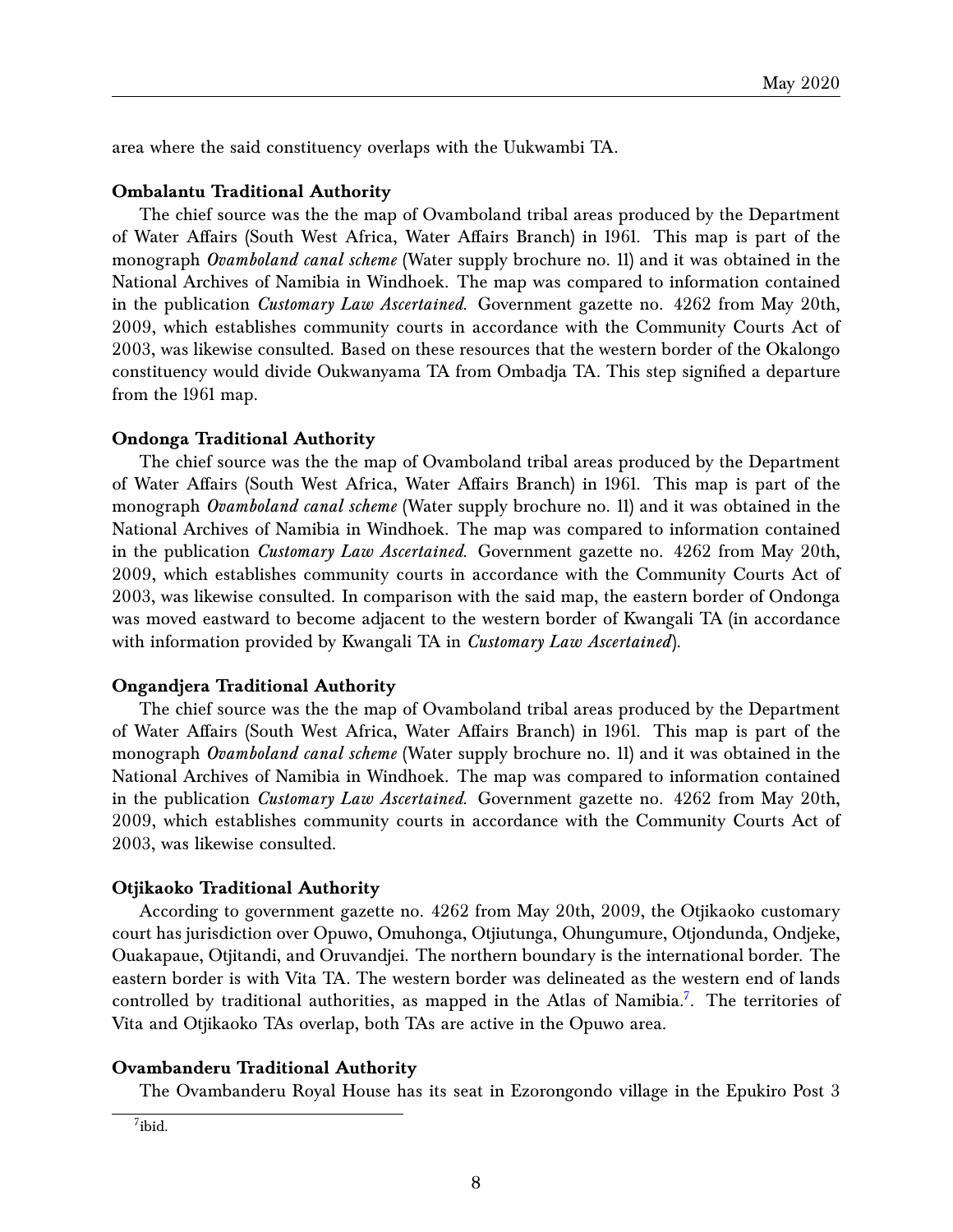area in the Omaheke region. Epukiro Post 3 lies about thirty kilometres east of Epukiro proper. The delineated area around Epukiro Post 3 has as its southern and western boundaries the end of lands controlled by traditional authority as depicted in the Atlas of Namibia.<sup>[8](#page-8-0)</sup> The eastern boundary is adjacent to Batswana Ba Namibia territory. The northern and eastern boundaries lie about ten kilometers outside of Epukiro Post 3. The Aminuis and Eiseb areas of Omaheke region are likewise included in the Ovambanderu territory, for they are referred to as such in news reports <sup>[9](#page-8-1)</sup>. The western boundary of the Aminuis area overlaps with the end of lands controlled by traditional authority as depicted in the Atlas of Namibia.<sup>[10](#page-8-2)</sup> The eastern boundary of the Eiseb area is the international border.

#### **Oukwanyama Traditional Authority**

The chief source was the the map of Ovamboland tribal areas produced by the Department of Water Affairs (South West Africa, Water Affairs Branch) in 1961. This map is part of the monograph *Ovamboland canal scheme* (Water supply brochure no. 11) and it was obtained in the National Archives of Namibia in Windhoek. The map was compared to information contained in the publication *Customary Law Ascertained*. Government gazette no. 4262 from May 20th, 2009, which establishes community courts in accordance with the Community Courts Act of 2003, was likewise consulted. Based on these resources that the eastern border of the Okalongo constituency would divide Oukwanyama TA from Ombadja TA. This step signified a departure from the 1961 map. Likewise, the eastern border of Oukwanyama is the border with Kwangali TA which corresponds to the western border of the Kavango West region. The eastern part of Oukwanyama's border with Ondonga runs along the C45 road.

#### **Shambyu Traditional Authority**

According to government gazette no. 4262 from May 20th, 2009, the Shambyu customary court has jurisdiction over the following communities: Ncushe, Dcwatyinga, Ncaute, Shinguruve, Shimpanda, Ncumushi, Juru, Mupapama, Mashare, Gove, Katimba, Ngone, Mayana, Kayengona, Uvungu-vhungu, Kaisosi, Ndama, Kehemu, Mavandje, Mbambi. Shambyu TA borders Gciriku TA in the east and Otjozondjupa region in the south. The western border proceeds along the B8 road, deviating only to include Gove. The territory also covers Rundu with the exception of Sauyemwa, which belongs to Mbunza TA. The northern boundary is the international border.

#### **Simon Kooper Traditional Authority**

According to testimony submitted by the TA to *Customary Law Ascertained*, the seat of Simon Kooper TA is at Amper-Bo village in the Hardap region. The immediate Amper-Bo area consists of government farms 237 (part I) and 237 (00REM). Given the lack of other sources of information, these two farms are used to delineate the Simon Kooper territory.

#### **Swartbooi Traditional Authority**

In their testimony in *Customary Law Ascertained*, the Swartbooi area has the following boundaries:  $\neq$ Aodaman TA to the south,  $|Gaiodaman$  TA to the north, Riemvasmaker to the west,

<span id="page-8-0"></span><sup>8</sup> ibid.

<span id="page-8-2"></span><span id="page-8-1"></span><sup>9</sup>Kangueehi, Kuvee. Namibia: Keharanjo Crowned Paramount Chief. *allAfrica.com*. 11.8.2008.

<sup>&</sup>lt;sup>10</sup>Mendelsohn J, Jarvis A, Roberts C and Robertson T. 2002. Atlas of Namibia: A portrait of the land and its people. David Philip Publishers, Cape Town, South Africa.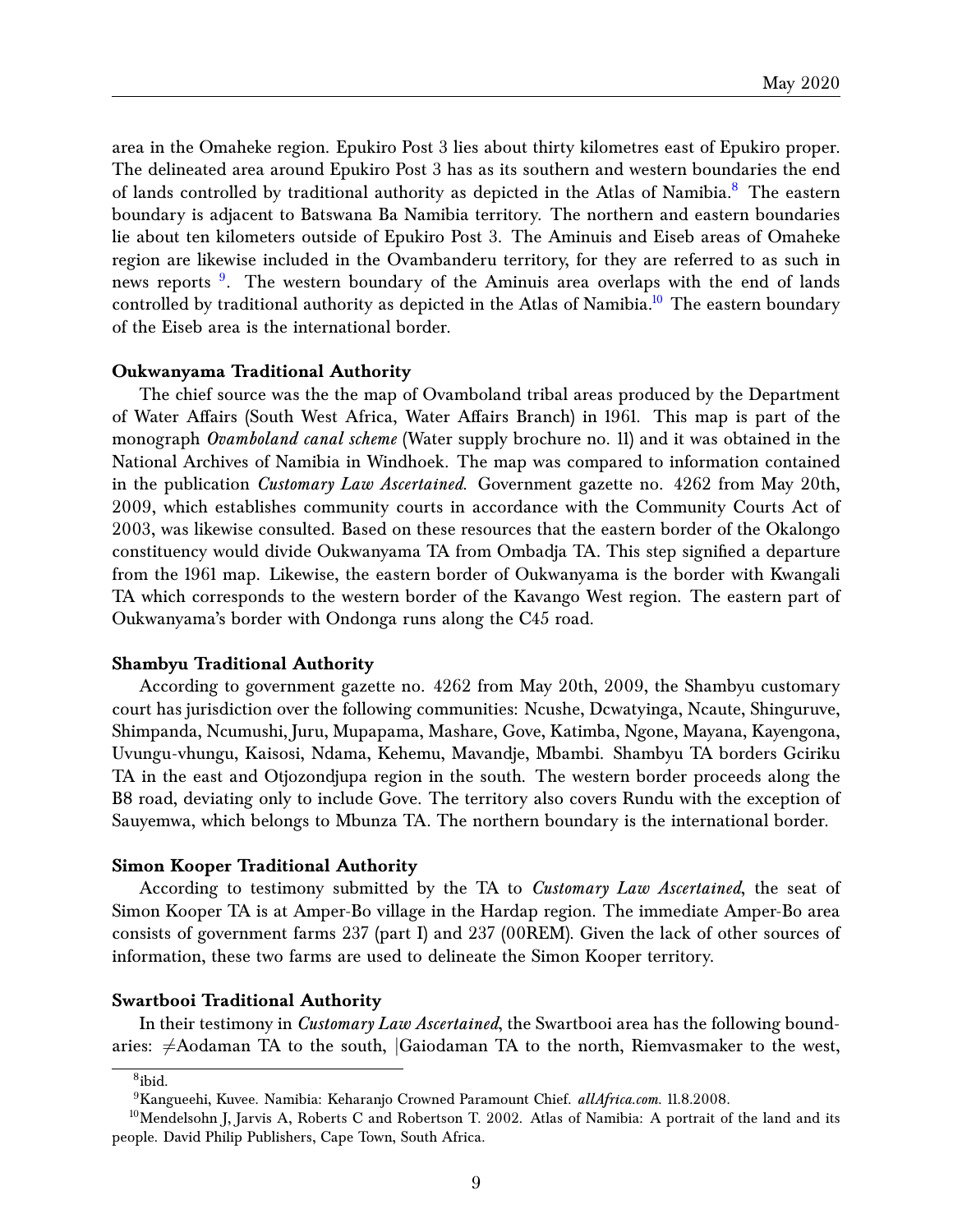and commercial farms to the east. According to government gazette no. 4262 from May 20th, 2009, the Fransfontein (of the Swartbooi) customary court has jurisdiction over the following communities: Fransfontein Reserve, Former Ward 9, Eastern Block Farm of Gainatzeb, Tsumamas, Kranspoort, Eastwood, Naracha-Ams, Duurwater. According to testimony submitted to *Customary Law Ascertained* by  $\neq$ Aodaman TA, Swartbooi TA inhabits farms no. 6, 67, 73, 74, and 475.

#### **Topnaar Traditional Authority**

According to testimony submitted to *Customary Law Ascertained*, the Topnaar traditional community lives along the !Kuiseb river from Rooibank to Homeb. Additional resources consulted include Curt von Francois' maps from his 1899 publication *Deutsch-Südwest-Afrika: Geschichte der Kolonisation bis zum Ausbruch des Krieges mit Witbooi, April 1893*. The territory was generated as a ten-kilometer buffer along the Kuiseb river from Rooibank to Homeb.

#### **Tsoaxudaman Traditional Authority**

According to government gazette no. 4450 from March 31st, 2010, the Tsoaxudaman customary court has jurisdiction over the Otjimbingwe communal area. The Otjimbingwe area is also considered as traditional community land by the Herero.

#### **Uukolonkhadi Traditional Authority**

The chief source was the the map of Ovamboland tribal areas produced by the Department of Water Affairs (South West Africa, Water Affairs Branch) in 1961. This map is part of the monograph *Ovamboland canal scheme* (Water supply brochure no. 11) and it was obtained in the National Archives of Namibia in Windhoek. The map was compared to information contained in the publication *Customary Law Ascertained*. Government gazette no. 4450 from March 31st, 2010, which establishes community courts in accordance with the Community Courts Act of 2003, was likewise consulted.

#### **Uukwaluudhi Traditional Authority**

The chief source was the the map of Ovamboland tribal areas produced by the Department of Water Affairs (South West Africa, Water Affairs Branch) in 1961. This map is part of the monograph *Ovamboland canal scheme* (Water supply brochure no. 11) and it was obtained in the National Archives of Namibia in Windhoek. The map was compared to information contained in the publication *Customary Law Ascertained*. Government gazette no. 4262 from May 20th, 2009, which establishes community courts in accordance with the Community Courts Act of 2003, was likewise consulted.

#### **Uukwambi Traditional Authority**

The chief source was the the map of Ovamboland tribal areas produced by the Department of Water Affairs (South West Africa, Water Affairs Branch) in 1961. This map is part of the monograph *Ovamboland canal scheme* (Water supply brochure no. 11) and it was obtained in the National Archives of Namibia in Windhoek. The map was compared to information contained in the publication *Customary Law Ascertained*. Government gazette no. 4262 from May 20th, 2009, which establishes community courts in accordance with the Community Courts Act of 2003, was likewise consulted.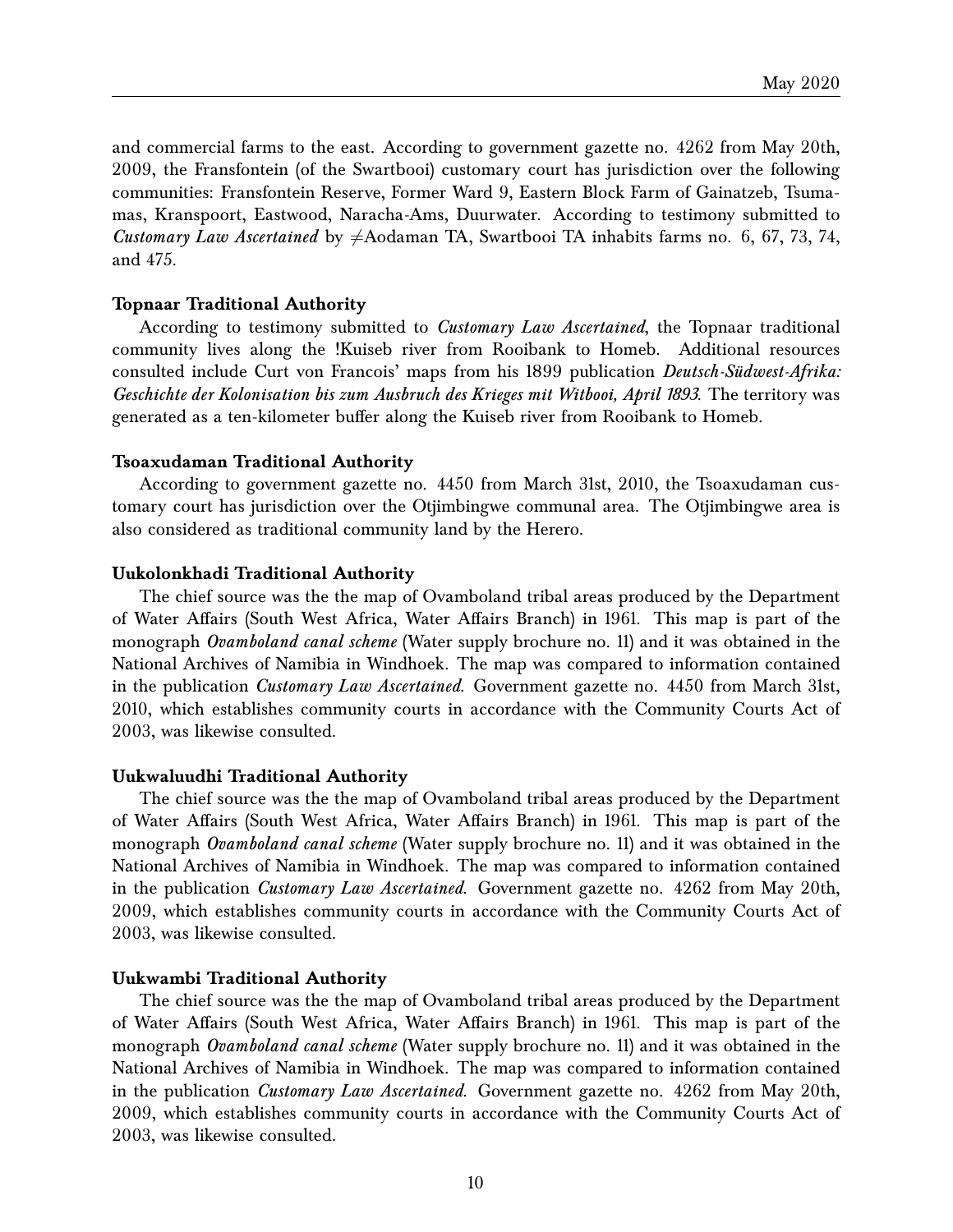### **Vaalgras Traditional Authority**

Vaalgras TA submitted a hand-drawn map of its territory in *Customary Law Ascertained*. According to this map, the Vaalgras territory includes communities such as Great Vaalgras, Kl. Vaalgras, Koichas, Haichas, Kaoko,Tsaris, Swartwater, and others. The area borders commercial farms to the east and south. Map of lands controlled by traditional authorities, as depicted in the Atlas of Namibia,<sup>[11](#page-10-0)</sup> was used to verify southern and eastern boundaries. The Haichas farm (farm no. 190) was added to the territory to reflect the map submitted by the TA. Specifically, the Vaalgras area is comprised of the following government farms: Tses Reserve (farm no. 169), farms no. 19, 20, 141, 143, 144 and the independently-owned farm no. 142.

### **Vita Traditional Authority**

In its section in *Customary Law Ascertained*, Vita TA claims that its territory is divided into twenty-five districts: Kaoko-tavi, Okorosave, Otjikondavirongo, Ongango, Otjikukutu, Warmquelle, Otjapi-tjapi, Oruvandjei South, Ombombo, Otjokavare, Otjindjerese, Okatutura, Ombazu, Oruhona, Ekoto West, Ehomba, Ondoto, Otjijandjasemo, Etengwa, Ohamaremba, Ekarandjiuo, Omuhonga, Oukongo, Ombaka, and Otjondeka. According to government gazette no. 4262 from May 20th, 2009, the Vita Thom Royal House customary court has jurisdiction over Opuwo. The northern boundary of the Vita territory is conceptualized as the international border and, around the Epupa area, as the boundary with Kapika TA. The eastern boundary follows the western borders of Uukolonkhadi and Uukwaluudhi TAs, as well as the Omusati region. The southern border begins where the western border of the Omusati region meets  $\neq$ Aodaman TA and turns northward roughly when it meets the C43 road. It runs north from there, encompassing the communities mentioned above. The territories of Vita and Otjikaoko TAs overlap.

### **Witbooi Traditional Authority**

According to government gazette no. 4262 from May 20th, 2009, the !Khobesen (Witbooi) customary court has jurisdiction over the following areas: Gibeon Communal Area: South, North, West, and East. In *Customary Law Ascertained*, the Witbooi TA states that the northern, eastern, and western borders are with commercial farms. The southern border is with Berseba (|Hai-|Khauan). The northern, eastern, and western borders follow the boundaries of the former apartheid homeland of Namaland.

### **!Xoo Traditional Authority**

According to government gazette no. 5221 from June 14th, 2013, the !Xoo customary court has jurisdiction over Aminuis and Chaka (Tsjaka/Ben Hur)in the Omaheke region. According to testimony submitted to *Customary Law Ascertained*, the TA claims Aminuis, Leonard Wert (Leonardville), and Corridor 13 as its territory.

### **Zeraua Traditional Authority**

According to information submitted by Zeraua TA to *Customary Law Ascertained*, the TA's borders are as follows: Epupa and Ugab rivers to the north, Ugab river and Uis communal area to the west, Kalkfeld and Omaruru commercial farms to the east, Okombahe communal area

<span id="page-10-0"></span> $<sup>11</sup>$ ibid.</sup>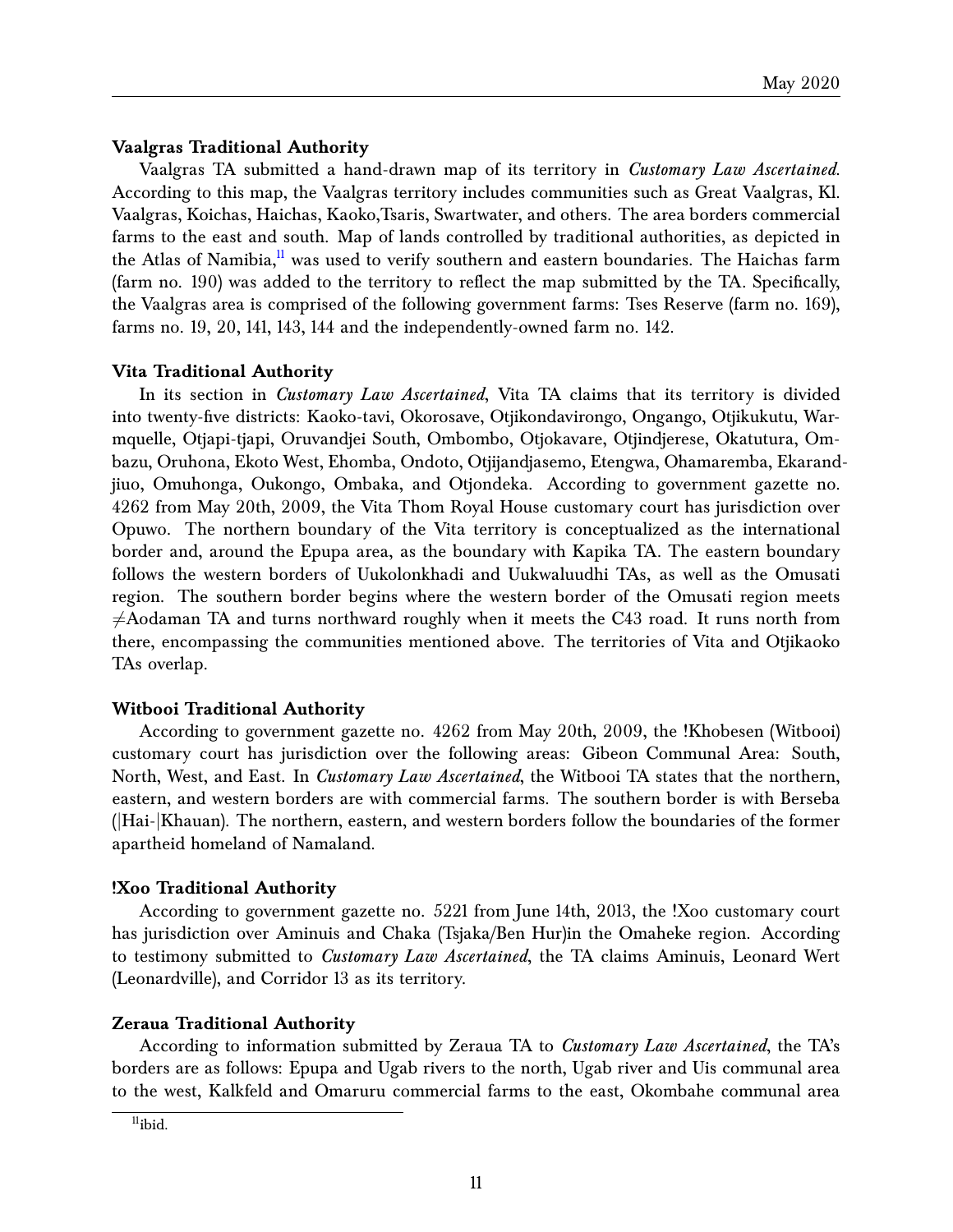to the south. According to government gazette no. 4450 from March 31st, 2010, the Zeraua customary court has jurisdiction over the following areas: Omatjette, Otjohorongo Reserve, and Ohamhere. The northern boundary runs along the administrative border between Kunene and Erongo regions, which is delineated by the Ugab river.

## <span id="page-11-0"></span>**2 Summary Statistics**

| Variable                  | N     | Mean        | St. Dev.  | Min      | PctI(25) | Pctl(75) | Max     |
|---------------------------|-------|-------------|-----------|----------|----------|----------|---------|
| Age                       | 1,200 | 36.425      | 15.373    | 18       | 25       | 44       | 89      |
| Chiefdom                  | 1,200 | 0.607       | 0.489     | $\theta$ | $\Omega$ |          |         |
| Coethnic interviewer      | 1,200 | 0.535       | 0.499     | $\theta$ | 0        |          |         |
| Education                 | 1,200 | 4.237       | 1.864     | $\theta$ | 3        | 5        | 9       |
| Employment                | 1,200 | 0.454       | 0.498     | 0        | 0        |          |         |
| Female                    | 1,200 | 0.502       | 0.500     | 0        | 0        |          |         |
| GID (grid cells)          | 1,200 | 100,628.400 | 3,937.795 | 88,236   | 96,875   | 104,073  | 104,809 |
| Night lights              | 1,200 | 0.528       | 0.576     | 0.000    | 0.037    | 0.998    | 1.510   |
| Residence type            | 1,200 | 2.058       | 0.918     |          |          | 3        |         |
| Trusts tax authority      | 1,173 | 0.714       | 0.452     | $\theta$ | $\theta$ |          |         |
| Trusts courts             | 1,189 | 0.736       | 0.441     | $\theta$ | 0        |          |         |
| Trusts police             | 1,189 | 0.701       | 0.458     | $\theta$ | 0        |          |         |
| Trusts army               | 1,190 | 0.749       | 0.434     | $\theta$ | $\Omega$ |          |         |
| Trusts traditional leader | 1,173 | 0.769       | 0.422     | $\Omega$ |          |          |         |
| Urban                     | 1,200 | 0.487       | 0.500     | $\theta$ |          |          |         |

### Table 1: **Summary Statistics**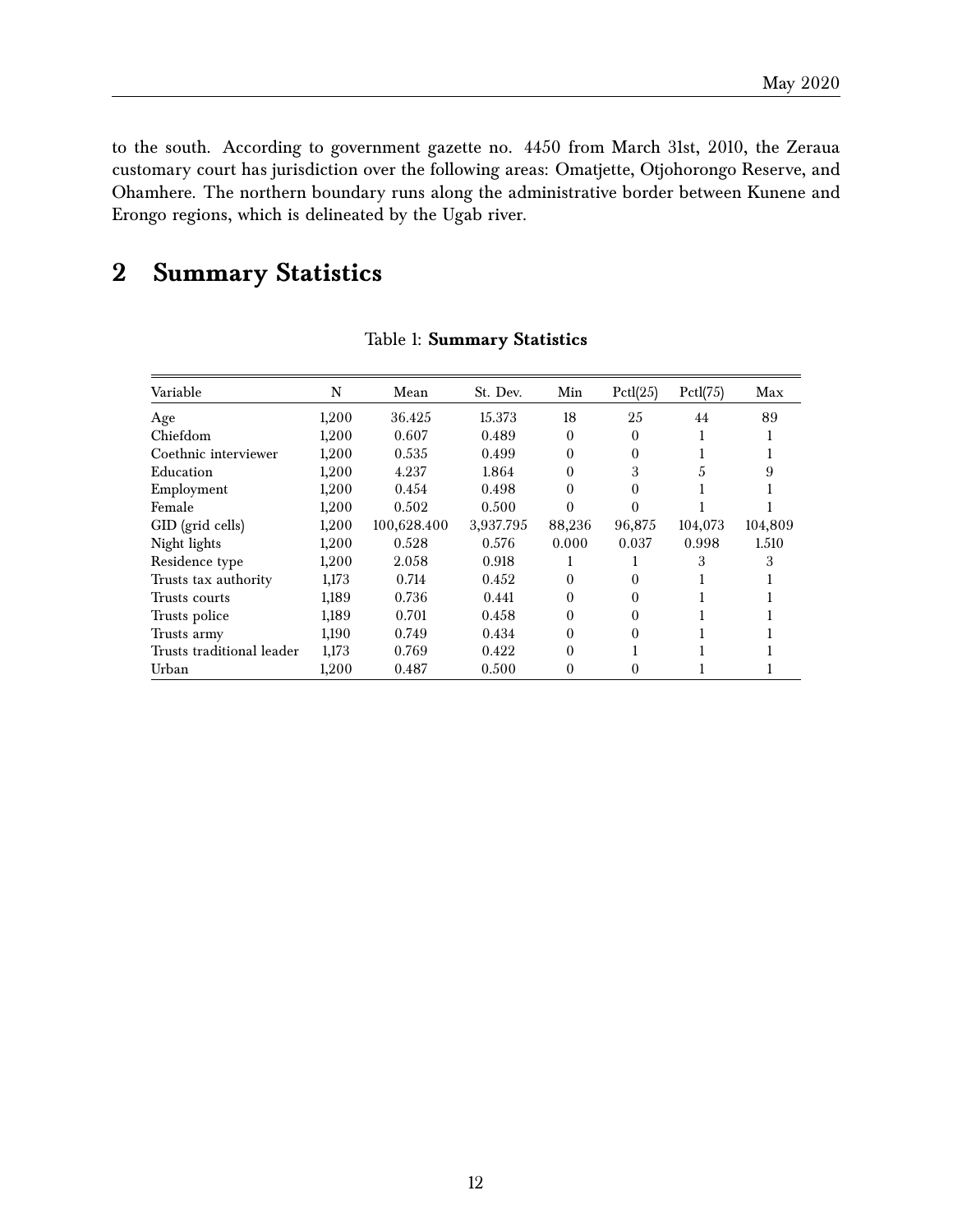## <span id="page-12-0"></span>**3 Complete Tables of Results**

|                                |          | Dependent variable: |           |               |                   |               |             |           |  |  |
|--------------------------------|----------|---------------------|-----------|---------------|-------------------|---------------|-------------|-----------|--|--|
|                                |          | Trusts tax          |           | Trusts courts |                   | Trusts police | Trusts army |           |  |  |
|                                | (1)      | (2)                 | (3)       | (4)           | (5)               | (6)           | (7)         | (8)       |  |  |
| Chiefdom                       | $0.60*$  | $0.59*$             | $0.70**$  | $0.70**$      | $0.76^{\ast\ast}$ | $0.69**$      | $0.65**$    | $0.51*$   |  |  |
|                                | (0.34)   | (0.34)              | (0.30)    | (0.32)        | (0.30)            | (0.31)        | (0.26)      | (0.26)    |  |  |
| Employment                     | $-0.15$  | $-0.08$             | 0.16      | 0.18          | $-0.04$           | $-0.04$       | 0.04        | 0.06      |  |  |
|                                | (0.15)   | (0.15)              | (0.14)    | (0.14)        | (0.17)            | (0.17)        | (0.17)      | (0.18)    |  |  |
| Education                      | 0.04     | 0.05                | 0.06      | 0.06          | 0.03              | 0.03          | $0.06*$     | $0.08**$  |  |  |
|                                | (0.05)   | (0.06)              | (0.05)    | (0.05)        | (0.04)            | (0.04)        | (0.04)      | (0.04)    |  |  |
| Urban                          | $-0.13$  | $-0.12$             | $-0.06$   | $-0.01$       | $-0.14$           | $-0.10$       | $-0.33$     | $-0.27$   |  |  |
|                                | (0.23)   | (0.22)              | (0.28)    | (0.28)        | (0.23)            | (0.23)        | (0.26)      | (0.26)    |  |  |
| Age                            | $0.01**$ | $0.02**$            | $0.01**$  | $0.01**$      | $0.02***$         | $0.02***$     | $0.01**$    | $0.01***$ |  |  |
|                                | (0.00)   | (0.00)              | (0.00)    | (0.00)        | (0.00)            | (0.00)        | (0.00)      | (0.00)    |  |  |
| Female                         | 0.13     | 0.12                | $0.35***$ | $0.38***$     | $0.18*$           | $0.20**$      | $0.15*$     | $0.19**$  |  |  |
|                                | (0.11)   | (0.11)              | (0.10)    | (0.10)        | (0.10)            | (0.10)        | (0.10)      | (0.10)    |  |  |
| Night lights                   | 0.12     | 0.05                | 0.15      | 0.13          | 0.21              | 0.16          | $0.35***$   | $0.31**$  |  |  |
|                                | (0.25)   | (0.21)              | (0.17)    | (0.17)        | (0.19)            | (0.19)        | (0.15)      | (0.15)    |  |  |
| Coethnic interviewer           | 0.28     | $-0.64**$           | $-0.12$   | $-0.51*$      | 0.17              | $-0.32$       | 0.10        | $-0.56**$ |  |  |
|                                | (0.18)   | (0.25)              | (0.18)    | (0.31)        | (0.17)            | (0.30)        | (0.17)      | (0.24)    |  |  |
| Constant                       | $-0.24$  |                     | $-0.24$   |               | $-0.44$           |               | $-0.02$     |           |  |  |
|                                | (0.51)   |                     | (0.46)    |               | (0.36)            |               | (0.36)      |           |  |  |
| Ethnic group FE                | No       | Yes                 | No        | Yes           | No                | Yes           | No          | Yes       |  |  |
| <b>Observations</b>            | 1,173    | 1,173               | 1,189     | 1,173         | 1,196             | 1,174         | 1,190       | 1,187     |  |  |
| Adjusted pseudo $\mathbb{R}^2$ | 0.02     | 0.03                | 0.02      | 0.01          | 0.03              | 0.02          | 0.02        | 0.02      |  |  |

### Table 2: **Chiefdom Residence and Trust in State Authorities**

*Notes*: Robust standard errors are clustered at the grid cell level.

∗∗∗p < .01; ∗∗p < .05; <sup>∗</sup>p < .1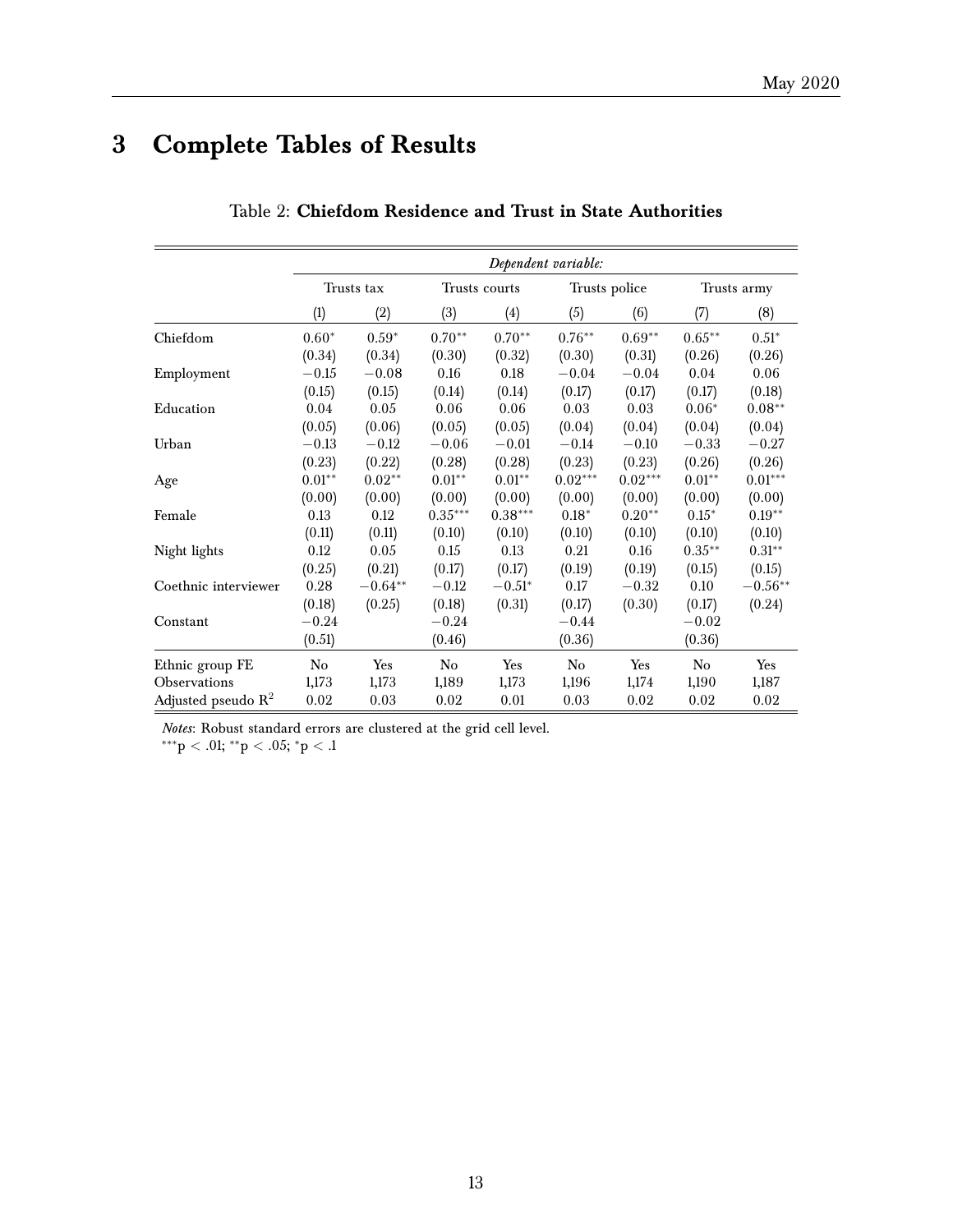|                                |          | Dependent variable:    |                        |                 |           |                 |           |               |  |
|--------------------------------|----------|------------------------|------------------------|-----------------|-----------|-----------------|-----------|---------------|--|
|                                |          | Trust in tax authority |                        | Trust in courts |           | Trust in police |           | Trust in army |  |
|                                | (1)      | (2)                    | (3)                    | (4)             | (5)       | (6)             | (7)       | (8)           |  |
| Chiefdom                       | $0.71**$ | 0.43                   | $0.75***$              | $0.93***$       | $0.84***$ | $0.80***$       | $0.96***$ | $0.96***$     |  |
|                                | (0.32)   | (0.28)                 | (0.20)                 | (0.22)          | (0.24)    | (0.24)          | (0.28)    | (0.22)        |  |
| Employment                     |          | 0.03                   |                        | 0.34            |           | 0.04            |           | 0.34          |  |
|                                |          | (0.24)                 |                        | (0.21)          |           | (0.23)          |           | (0.25)        |  |
| Education                      |          | $-0.12$                |                        | $-0.04$         |           | $-0.09$         |           | $-0.05$       |  |
|                                |          | (0.09)                 |                        | (0.07)          |           | (0.07)          |           | (0.06)        |  |
| Urban                          |          | 0.26                   |                        | 0.20            |           | $-0.11$         |           | $-0.35$       |  |
|                                |          | (0.26)                 |                        | (0.28)          |           | (0.21)          |           | (0.25)        |  |
| Age                            |          | 0.001                  |                        | 0.006           |           | 0.008           |           | 0.008         |  |
|                                |          | (0.008)                |                        | (0.006)         |           | (0.008)         |           | (0.007)       |  |
| Female                         |          | 0.22                   |                        | $0.53***$       |           | 0.31            |           | 0.27          |  |
|                                |          | (0.16)                 |                        | (0.21)          |           | (0.21)          |           | (0.19)        |  |
| Night lights                   |          | $-0.31$                |                        | 0.20            |           | 0.27            |           | $0.71***$     |  |
|                                |          | (0.38)                 |                        | (0.19)          |           | (0.20)          |           | (0.18)        |  |
| Coethnic interviewer           |          | $-0.38$                |                        | $-0.28$         |           | $-0.15$         |           | $-0.49$       |  |
|                                |          | (0.50)                 |                        | (0.50)          |           | (0.49)          |           | (0.36)        |  |
| Constant                       | $0.50*$  |                        | $0.55***$              |                 | $0.37**$  |                 | $0.46**$  |               |  |
|                                | (0.26)   |                        | (0.08)                 |                 | (0.16)    |                 | (0.22)    |               |  |
| Ethnic group FE                | No       | Yes                    | $\overline{\text{No}}$ | Yes             | No        | Yes             | No        | Yes           |  |
| Observations                   | 1,157    | 1,157                  | 1,157                  | 1,141           | 1,157     | 1,136           | 1,157     | 1,154         |  |
| Adjusted pseudo $\mathbb{R}^2$ | 0.56     | 0.53                   | 0.56                   | 0.53            | 0.57      | 0.54            | 0.56      | 0.53          |  |

## Table 3: **Chiefdom Residence and Trust in State Authorities - Matched Sample**

*Notes*: Robust standard errors are clustered at the grid cell level.

 $***p < .01; **p < .05; *p < .1$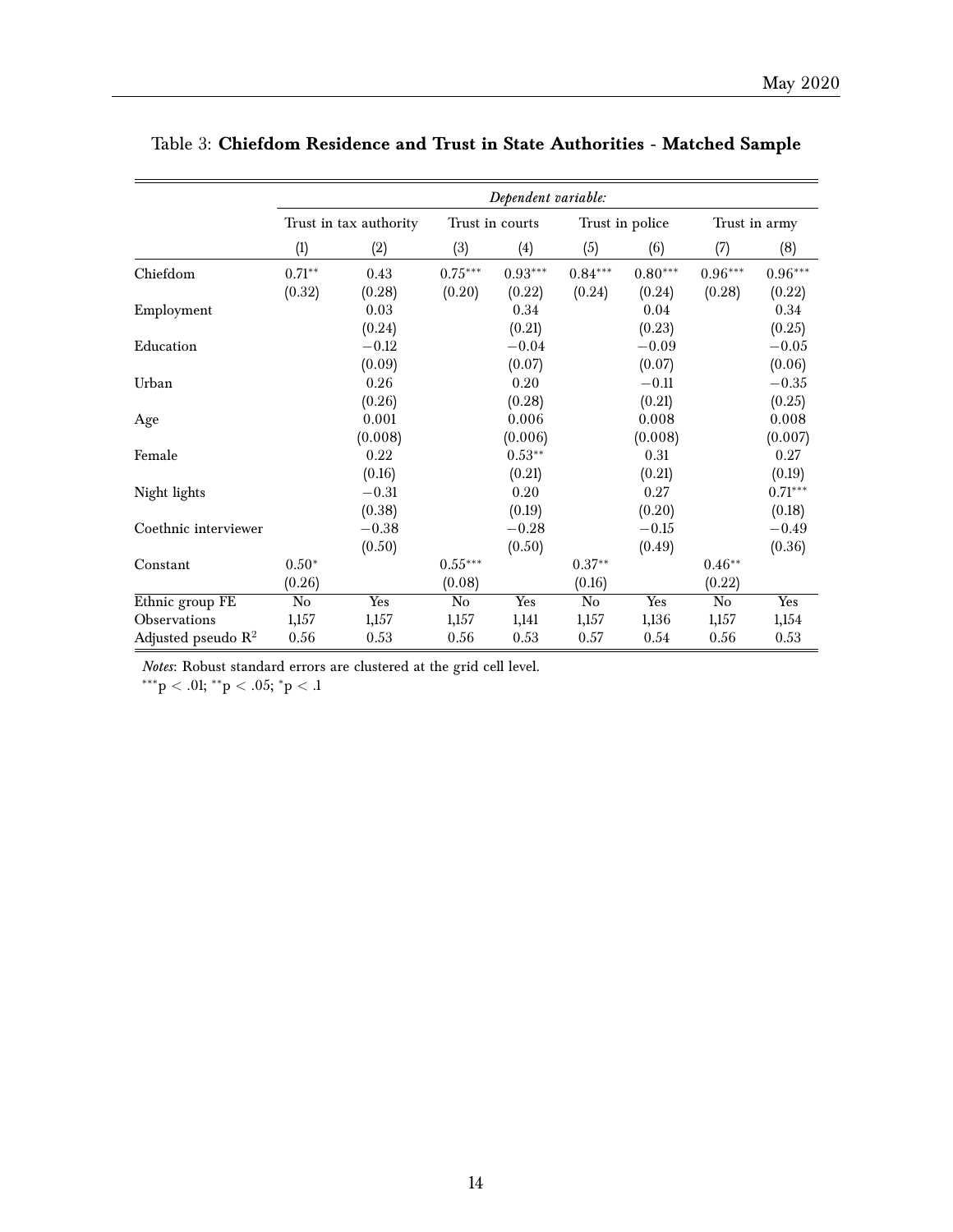|                       |            |               | Dependent variable: |             |
|-----------------------|------------|---------------|---------------------|-------------|
|                       | Trusts tax | Trusts courts | Trusts police       | Trusts army |
|                       | (1)        | (2)           | (3)                 | (4)         |
| Chiefdom              | 0.14       | 0.03          | $-0.17$             | 0.29        |
|                       | (0.40)     | (0.40)        | (0.33)              | (0.29)      |
| Trusts chief          | $1.81***$  | $2.22***$     | $1.51***$           | $2.16***$   |
|                       | (0.17)     | (0.25)        | (0.28)              | (0.33)      |
| Employment            | $-0.14$    | 0.14          | $-0.12$             | 0.01        |
|                       | (0.16)     | (0.15)        | (0.18)              | (0.19)      |
| Education             | 0.06       | $0.12*$       | 0.06                | $0.14***$   |
|                       | (0.07)     | (0.06)        | (0.04)              | (0.04)      |
| Urban                 | $-0.10$    | 0.13          | $-0.04$             | $-0.29$     |
|                       | (0.18)     | (0.28)        | (0.19)              | (0.27)      |
| Age                   | 0.01       | 0.01          | $0.01*$             | 0.01        |
|                       | (0.01)     | (0.01)        | (0.01)              | (0.01)      |
| Female                | 0.04       | $0.35***$     | 0.13                | 0.12        |
|                       | (0.11)     | (0.12)        | (0.10)              | (0.12)      |
| Night lights          | $-0.01$    | 0.03          | 0.06                | $0.32*$     |
|                       | (0.21)     | (0.16)        | (0.16)              | (0.17)      |
| Coethnic interviewer  | $-0.44*$   | $-0.25$       | $-0.05$             | $-0.38*$    |
|                       | (0.27)     | (0.31)        | (0.27)              | (0.22)      |
| Chiefdom*trusts chief | $0.44*$    | $0.82**$      | $1.10***$           | 0.20        |
|                       | (0.23)     | (0.34)        | (0.34)              | (0.38)      |
| Ethnic group FE       | Yes        | Yes           | Yes                 | Yes         |
| Observations          | 1,148      | 1,151         | 1,154               | 1,164       |
| Adjusted pseudo $R^2$ | 0.15       | 0.21          | $0.15\,$            | 0.17        |

## Table 4: **Trust in Chief and Trust in State Authorities**

*Notes*: Robust standard errors are clustered at the grid cell level.

 $^{***}p < .01; ^{**}p < .05; ^{*}p < .1$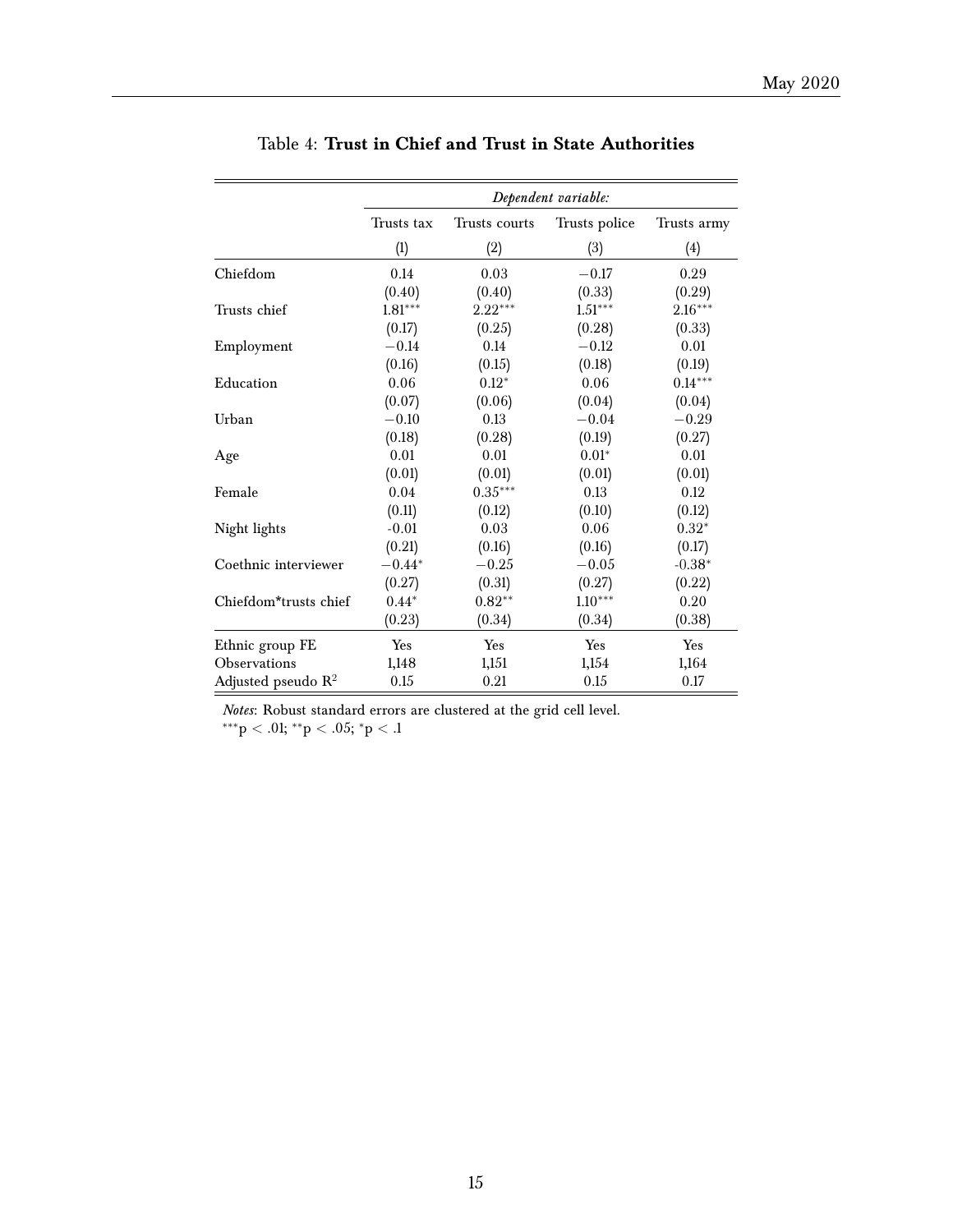|                                |          |            |           |               | Dependent variable: |            |           |             |
|--------------------------------|----------|------------|-----------|---------------|---------------------|------------|-----------|-------------|
|                                |          | Trusts tax |           | Trusts courts | Trusts police       |            |           | Trusts army |
|                                | (1)      | (2)        | (3)       | (4)           | (5)                 | (6)        | (7)       | (8)         |
| Non-coethnic chiefdom          | $0.56*$  | 0.50       | 0.41      | 0.39          | 0.37                | 0.29       | 0.39      | 0.23        |
|                                | (0.34)   | (0.34)     | (0.28)    | (0.30)        | (0.31)              | (0.32)     | (0.31)    | (0.32)      |
| Coethnic chiefdom              | 0.63     | $0.63*$    | $0.88***$ | $0.88**$      | $1.04***$           | $0.95***$  | $0.84***$ | $0.68**$    |
|                                | (0.39)   | (0.38)     | (0.34)    | (0.36)        | (0.31)              | (0.33)     | (0.28)    | (0.28)      |
| Employment                     | $-0.14$  | $-0.07$    | 0.20      | 0.21          | 0.009               | 0.008      | 0.07      | 0.09        |
|                                | (0.15)   | (0.15)     | (0.13)    | (0.13)        | (0.16)              | (0.16)     | (0.16)    | (0.17)      |
| Education                      | 0.04     | 0.05       | 0.06      | 0.06          | 0.03                | 0.03       | $0.06*$   | $0.07*$     |
|                                | (0.05)   | (0.06)     | (0.05)    | (0.05)        | (0.03)              | (0.04)     | (0.04)    | (0.04)      |
| Urban                          | $-0.12$  | $-0.11$    | $-0.01$   | 0.05          | $-0.07$             | $-0.03$    | $-0.28$   | $-0.22$     |
|                                | (0.24)   | (0.23)     | (0.29)    | (0.29)        | (0.22)              | (0.22)     | (0.24)    | (0.24)      |
| Age                            | $0.01**$ | $0.02**$   | $0.01**$  | $0.01**$      | $0.01***$           | $0.01***$  | $0.008**$ | $0.01***$   |
|                                | (0.006)  | (0.008)    | (0.005)   | (0.005)       | (0.005)             | (0.005)    | (0.004)   | (0.004)     |
| Female                         | 0.13     | 0.12       | $0.36***$ | $0.39***$     | $0.19*$             | $0.21**$   | $0.16*$   | $0.20**$    |
|                                | (0.11)   | (0.11)     | (0.10)    | (0.11)        | (0.10)              | (0.10)     | (0.09)    | (0.09)      |
| Night lights                   | 0.12     | 0.05       | 0.13      | 0.11          | 0.19                | 0.14       | $0.34**$  | $0.30**$    |
|                                | (0.25)   | (0.21)     | (0.17)    | (0.16)        | (0.18)              | (0.18)     | (0.14)    | (0.14)      |
| Coethnic interviewer           | 0.26     | $-0.65***$ | $-0.24$   | $-0.59*$      | $-0.004$            | $-0.43$    | $-0.02$   | $-0.63***$  |
|                                | (0.16)   | (0.24)     | (0.17)    | (0.31)        | (0.18)              | (0.29)     | (0.20)    | (0.24)      |
| Constant                       | $-0.23$  |            | $-0.21$   |               | $-0.40$             |            | 0.005     |             |
|                                | (0.51)   |            | (0.45)    |               | (0.36)              |            | (0.35)    |             |
| Ethnic group FE                | No       | Yes        | No        | Yes           | No                  | Yes        | No        | Yes         |
| Observations                   | 1,173    | 1,173      | 1,189     | 1,173         | 1,196               | 1,174      | 1,190     | 1,187       |
| Adjusted pseudo $\mathbb{R}^2$ | 0.02     | 0.03       | 0.02      | 0.01          | 0.03                | $\rm 0.02$ | 0.02      | 0.02        |

Table 5: **Comparing Different Residence Types**. Residence outside of areas controlled by traditional chiefs is the omitted category. The sample consists of all respondents.

*Notes*: Robust standard errors are clustered at the grid cell level.

 $***p<.01; **p<.05; *p<.1$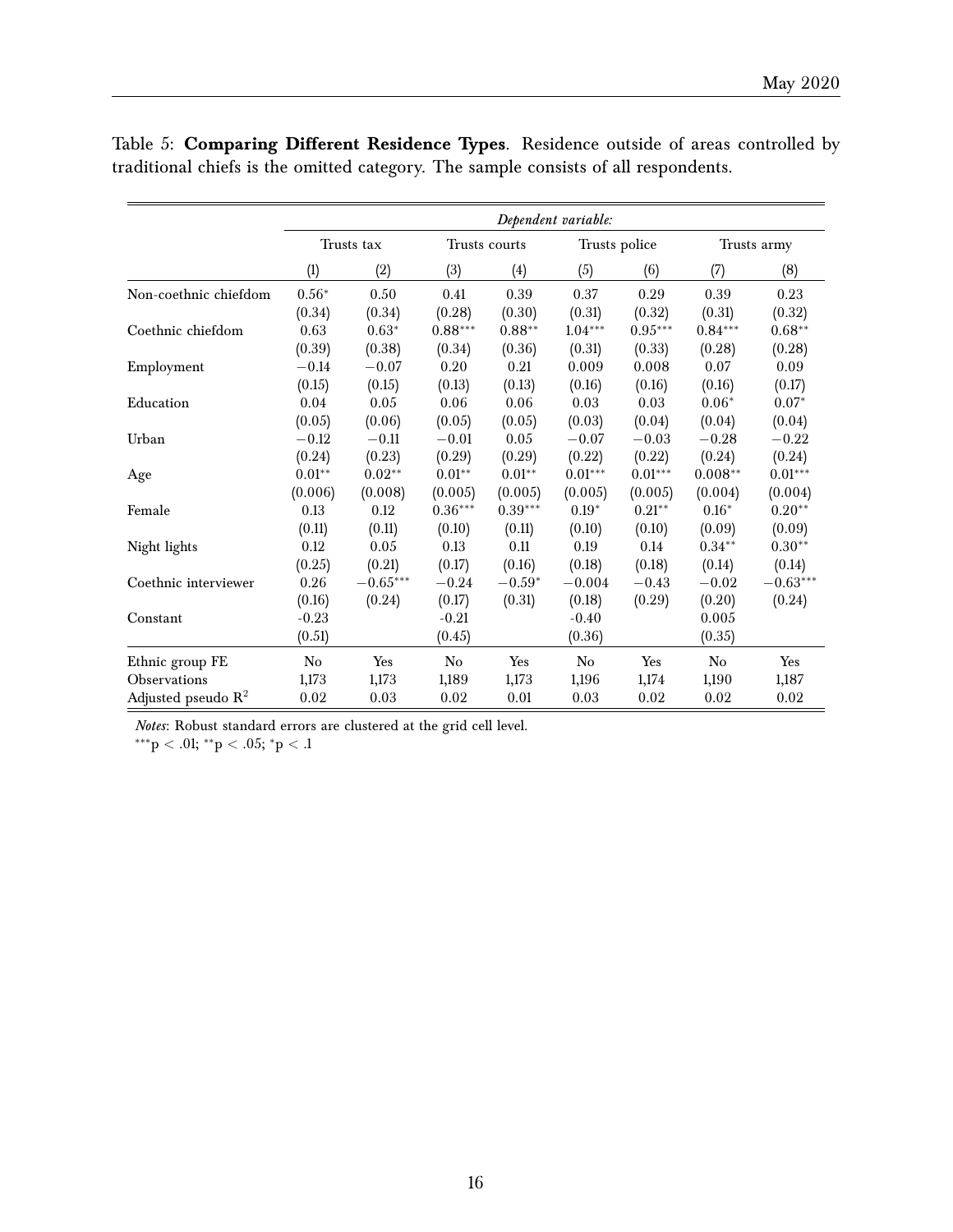## <span id="page-16-0"></span>**4 Non-coethnic Chiefdom Residence and Trust in Chief**

|                                |           | Dependent variable: |            |
|--------------------------------|-----------|---------------------|------------|
|                                |           | Trusts in chief     |            |
|                                | (1)       | (2)                 | (3)        |
| Non-coethnic chiefdom          | $-0.42*$  | $-0.59**$           | $-0.47**$  |
|                                | (0.22)    | (0.26)              | (0.23)     |
| Employment                     |           | 0.19                | 0.21       |
|                                |           | (0.25)              | (0.26)     |
| Education                      |           | $-0.0006$           | 0.01       |
|                                |           | (0.07)              | (0.07)     |
| Age                            |           | $0.02***$           | $0.02***$  |
|                                |           | (0.006)             | (0.006)    |
| Female                         |           | 0.10                | 0.10       |
|                                |           | (0.19)              | (0.19)     |
| Coethnic interviewer           |           | $-0.36$             | $-0.47$    |
|                                |           | (0.35)              | (0.34)     |
| Urban                          |           |                     | $-0.73***$ |
|                                |           |                     | (0.26)     |
| Night lights                   |           |                     | $0.87***$  |
|                                |           |                     | (0.30)     |
| Constant                       | $1.64***$ | $0.99*$             | $1.03*$    |
|                                | (0.16)    | (0.57)              | (0.55)     |
| Observations                   | 724       | 724                 | 724        |
| Adjusted pseudo $\mathbb{R}^2$ | 0.03      | 0.01                | 0.02       |

Table 6: **Non-coethnic Chiefdom Residence and Trust in Chief**

*Notes*: Robust standard errors are clustered at the grid cell level.  $\rm ^{***}p<.01;$   $\rm ^*p<.05;$   $\rm ^*p<.1$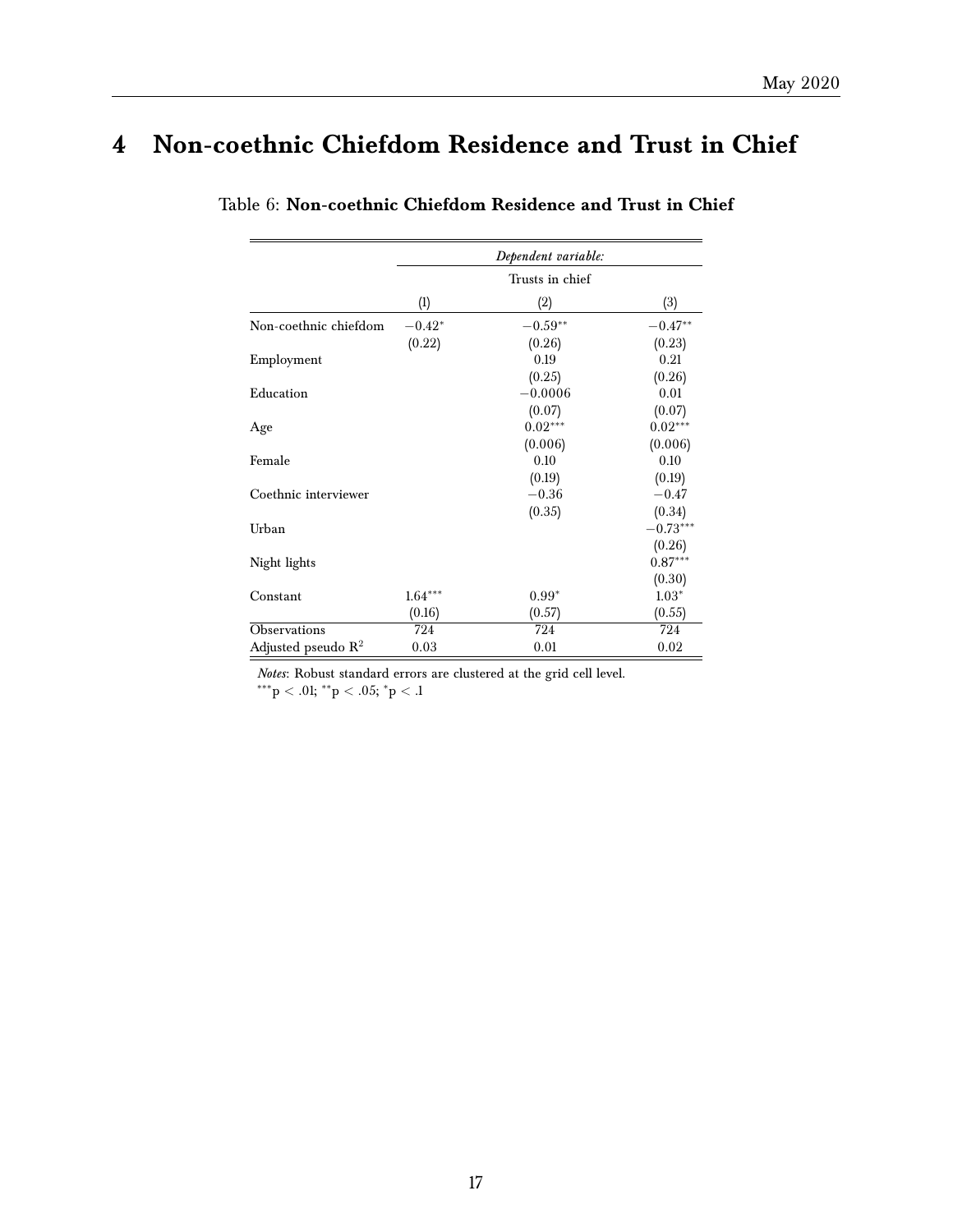## <span id="page-17-0"></span>**5 Different Types of Residence Within Chiefdoms**

|                       |           | Dependent variable: |            |               |            |               |             |            |  |  |
|-----------------------|-----------|---------------------|------------|---------------|------------|---------------|-------------|------------|--|--|
|                       |           | Trusts tax          |            | Trusts courts |            | Trusts police | Trusts army |            |  |  |
|                       | (1)       | (2)                 | (3)        | (4)           | (5)        | (6)           | (7)         | (8)        |  |  |
| Non-coethnic chiefdom | 0.05      | $-0.11$             | $-0.65***$ | $-0.64*$      | $-0.78***$ | $-0.78***$    | $-0.56^*$   | $-0.51$    |  |  |
|                       | (0.26)    | (0.25)              | (0.25)     | (0.34)        | (0.24)     | (0.29)        | (0.31)      | (0.36)     |  |  |
| Employment            | $-0.11$   | 0.04                | $0.40*$    | $0.46**$      | 0.09       | 0.10          | 0.20        | 0.16       |  |  |
|                       | (0.23)    | (0.24)              | (0.22)     | (0.23)        | (0.23)     | (0.25)        | (0.26)      | (0.29)     |  |  |
| Education             | 0.004     | $-0.03$             | 0.03       | 0.002         | 0.04       | 0.004         | $0.10*$     | 0.05       |  |  |
|                       | (0.06)    | (0.07)              | (0.06)     | (0.06)        | (0.06)     | (0.06)        | (0.06)      | (0.06)     |  |  |
| Urban                 | $-0.53**$ | $-0.51*$            | $-0.21$    | $-0.12$       | $-0.33$    | $-0.25$       | $-0.62**$   | $-0.43$    |  |  |
|                       | (0.27)    | (0.28)              | (0.39)     | (0.45)        | (0.28)     | (0.30)        | (0.32)      | (0.37)     |  |  |
| Age                   | 0.01      | 0.01                | $0.01*$    | $0.01**$      | $0.01**$   | $0.01**$      | $0.01**$    | $0.01***$  |  |  |
|                       | (0.01)    | (0.01)              | (0.01)     | (0.01)        | (0.01)     | (0.01)        | (0.01)      | (0.01)     |  |  |
| Female                | 0.16      | 0.17                | $0.36**$   | $0.39**$      | $0.25*$    | $0.27*$       | 0.12        | 0.13       |  |  |
|                       | (0.12)    | (0.13)              | (0.16)     | (0.17)        | (0.15)     | (0.15)        | (0.13)      | (0.15)     |  |  |
| Night lights          | $1.34***$ | $1.07**$            | 0.53       | 0.39          | $0.74*$    | 0.60          | $0.60*$     | 0.38       |  |  |
|                       | (0.48)    | (0.46)              | (0.40)     | (0.42)        | (0.41)     | (0.43)        | (0.33)      | (0.37)     |  |  |
| Coethnic interviewer  | 0.23      | $-0.71***$          | $-0.61**$  | $-1.23***$    | $-0.30$    | $-0.78*$      | $-0.28$     | $-1.01***$ |  |  |
|                       | (0.25)    | (0.27)              | (0.30)     | (0.46)        | (0.25)     | (0.41)        | (0.32)      | (0.39)     |  |  |
| Constant              | 0.51      |                     | $0.98*$    |               | $0.74*$    |               | 0.79        |            |  |  |
|                       | (0.50)    |                     | (0.54)     |               | (0.44)     |               | (0.49)      |            |  |  |
| Ethnic group FE       | No        | Yes                 | No         | Yes           | No         | Yes           | No          | Yes        |  |  |
| Observations          | 714       | 706                 | 723        | 708           | 728        | 701           | 725         | 711        |  |  |
| Adjusted pseudo $R^2$ | 0.01      | 0.02                | 0.01       | $-0.004$      | 0.02       | 0.004         | 0.01        | 0.01       |  |  |

Table 7: **Comparing Coethnic and Non-coethnic Chiefdom Residents**. The sample is restricted to chiefdom residents.

*Notes*: Robust standard errors are clustered at the grid cell level.

∗∗∗p < .01; ∗∗p < .05; <sup>∗</sup>p < .1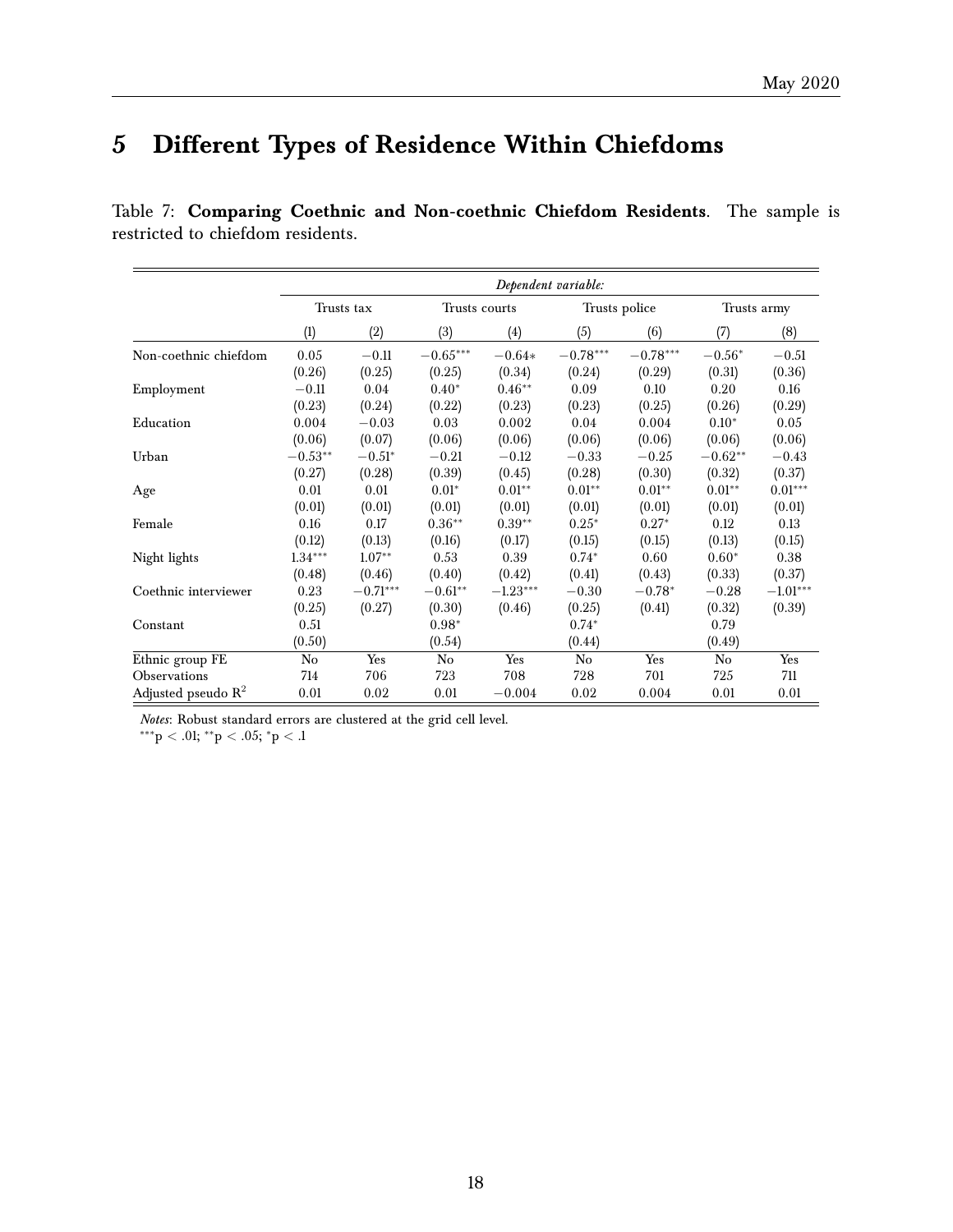## <span id="page-18-0"></span>**6 Complete Tables of Results with Ordinal Variables**

|                         |            |            |            | Dependent variable: |            |               |            |             |
|-------------------------|------------|------------|------------|---------------------|------------|---------------|------------|-------------|
|                         |            | Trusts tax |            | Trusts courts       |            | Trusts police |            | Trusts army |
|                         | (1)        | (2)        | (3)        | (4)                 | (5)        | (6)           | (7)        | (8)         |
| Chiefdom                | 0.182      | 0.147      | 0.172      | $0.188*$            | $0.348***$ | $0.294**$     | $0.242**$  | $0.176*$    |
|                         | (0.148)    | (0.137)    | (0.108)    | (0.106)             | (0.132)    | (0.125)       | (0.109)    | (0.105)     |
| Employment              | $-0.027$   | $-0.002$   | 0.063      | 0.084               | 0.021      | 0.037         | 0.042      | 0.054       |
|                         | (0.076)    | (0.079)    | (0.052)    | (0.054)             | (0.075)    | (0.069)       | (0.060)    | (0.056)     |
| Education               | $-0.001$   | $-0.001$   | 0.028      | 0.028               | 0.007      | 0.005         | 0.006      | 0.009       |
|                         | (0.021)    | (0.023)    | (0.018)    | (0.019)             | (0.017)    | (0.017)       | (0.014)    | (0.015)     |
| Urban                   | $-0.086$   | $-0.086$   | $-0.028$   | $-0.012$            | $-0.059$   | $-0.032$      | $-0.080$   | $-0.053$    |
|                         | (0.102)    | (0.095)    | (0.096)    | (0.092)             | (0.103)    | (0.098)       | (0.107)    | (0.104)     |
| Age                     | $0.006**$  | $0.006**$  | $0.005***$ | $0.005***$          | $0.006***$ | $0.007***$    | $0.004**$  | $0.005***$  |
|                         | (0.002)    | (0.003)    | (0.002)    | (0.002)             | (0.002)    | (0.002)       | (0.001)    | (0.002)     |
| Female                  | 0.053      | 0.053      | $0.115***$ | $0.121***$          | $0.074*$   | $0.085**$     | 0.038      | 0.052       |
|                         | (0.038)    | (0.038)    | (0.038)    | (0.039)             | (0.041)    | (0.040)       | (0.035)    | (0.037)     |
| Nightlights             | 0.074      | 0.044      | 0.029      | 0.028               | 0.119      | 0.080         | $0.159**$  | $0.145***$  |
|                         | (0.126)    | (0.108)    | (0.077)    | (0.073)             | (0.090)    | (0.083)       | (0.074)    | (0.067)     |
| Coethnic interviewer    | $0.182**$  | $-0.202*$  | $-0.021$   | $-0.189**$          | $0.138*$   | $-0.163$      | 0.088      | $-0.192*$   |
|                         | (0.073)    | (0.114)    | (0.061)    | (0.094)             | (0.071)    | (0.119)       | (0.065)    | (0.101)     |
| Constant                | $1.530***$ |            | $1.580***$ |                     | $1.360***$ |               | $1.657***$ |             |
|                         | (0.206)    |            | (0.159)    |                     | (0.165)    |               | (0.146)    |             |
| Ethnic group FE         | No         | Yes        | No         | Yes                 | No         | Yes           | No         | Yes         |
| Observations            | 1,173      | 1,173      | 1,189      | 1,189               | 1,196      | 1,196         | 1,190      | 1,190       |
| Adjusted $\mathbb{R}^2$ | 0.037      | 0.062      | 0.015      | 0.023               | 0.051      | 0.069         | 0.022      | 0.044       |

Table 8: **Chiefdom Residence and Trust in State Authorities (Ordinal Variables)**

*Notes*: Robust standard errors are clustered at the grid cell level.

 $x^{***}p < .01;$   $^{**}p < .05;$   $^*p < .1$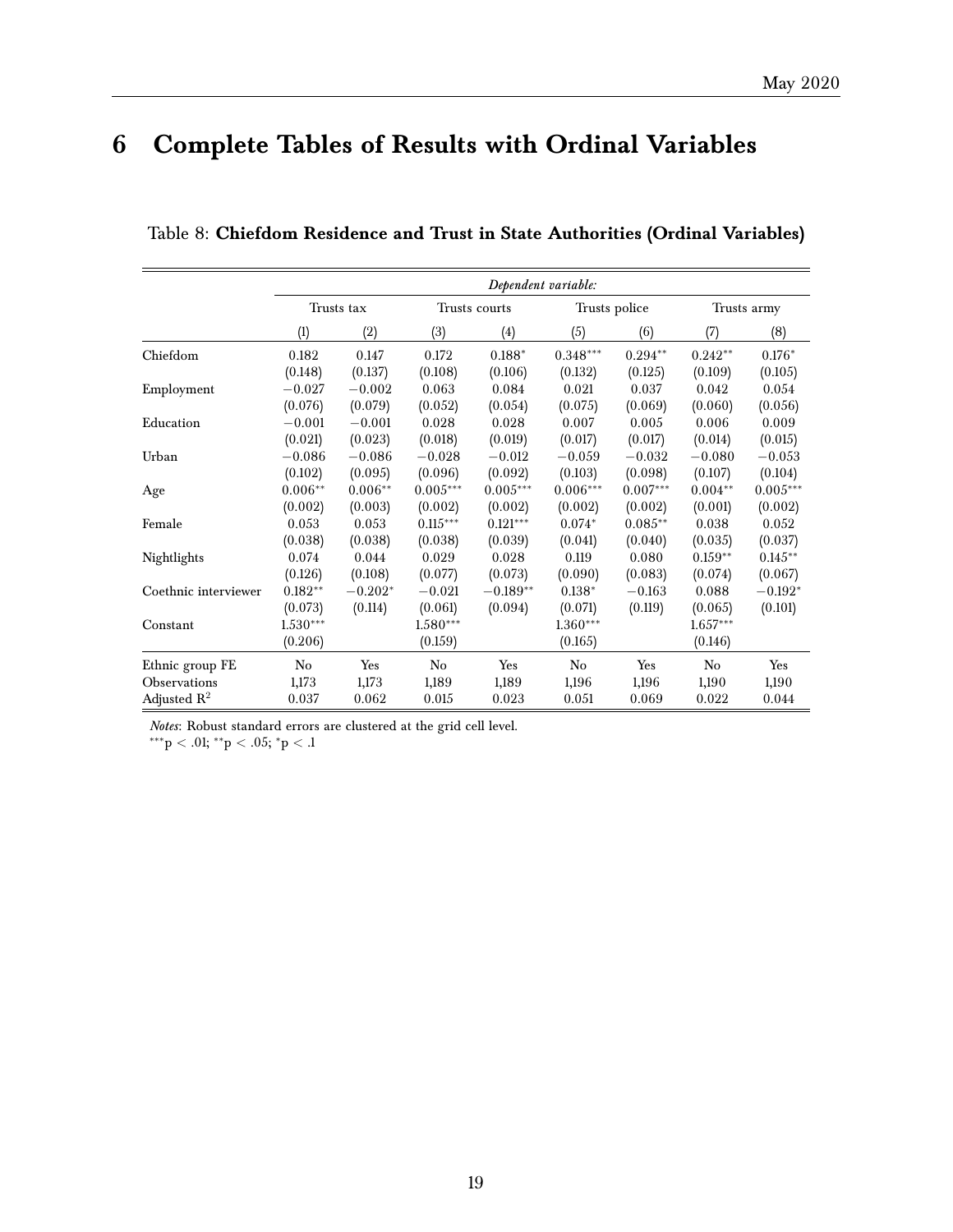|                      |            | Dependent variable: |           |               |            |               |            |             |  |  |
|----------------------|------------|---------------------|-----------|---------------|------------|---------------|------------|-------------|--|--|
|                      |            | Trusts tax          |           | Trusts courts |            | Trusts police |            | Trusts army |  |  |
|                      | (1)        | (2)                 | (3)       | (4)           | (5)        | (6)           | (7)        | (8)         |  |  |
| Chiefdom             | 0.254      | 0.096               | $0.222**$ | $0.299***$    | $0.457***$ | $0.393***$    | $0.404***$ | $0.353***$  |  |  |
|                      | (0.159)    | (0.104)             | (0.086)   | (0.075)       | (0.112)    | (0.105)       | (0.103)    | (0.072)     |  |  |
| Employment           |            | 0.027               |           | $0.142**$     |            | 0.108         |            | $0.183**$   |  |  |
|                      |            | (0.096)             |           | (0.072)       |            | (0.089)       |            | (0.075)     |  |  |
| Education            |            | $-0.062**$          |           | $-0.014$      |            | $-0.035$      |            | $-0.040**$  |  |  |
|                      |            | (0.028)             |           | (0.022)       |            | (0.028)       |            | (0.020)     |  |  |
| Urban                |            | 0.091               |           | 0.104         |            | $-0.022$      |            | $-0.029$    |  |  |
|                      |            | (0.126)             |           | (0.096)       |            | (0.089)       |            | (0.093)     |  |  |
| Age                  |            | 0.002               |           | $0.004**$     |            | 0.004         |            | 0.003       |  |  |
|                      |            | (0.003)             |           | (0.002)       |            | (0.003)       |            | (0.002)     |  |  |
| Female               |            | $0.111*$            |           | $0.152***$    |            | $0.130*$      |            | $0.069**$   |  |  |
|                      |            | (0.063)             |           | (0.057)       |            | (0.066)       |            | (0.034)     |  |  |
| Night lights         |            | $-0.118$            |           | 0.031         |            | $0.142*$      |            | $0.233***$  |  |  |
|                      |            | (0.179)             |           | (0.072)       |            | (0.081)       |            | (0.062)     |  |  |
| Coethnic interviewer |            | $-0.053$            |           | $-0.180$      |            | $-0.093$      |            | $-0.172$    |  |  |
|                      |            | (0.175)             |           | (0.166)       |            | (0.202)       |            | (0.140)     |  |  |
| Constant             | $1.800***$ |                     | 1.906***  |               | $1.671***$ |               | $1.779***$ |             |  |  |
|                      | (0.138)    |                     | (0.065)   |               | (0.087)    |               | (0.082)    |             |  |  |
| Ethnic group FE      | No         | Yes                 | No        | Yes           | No         | Yes           | No         | Yes         |  |  |
| Observations         | 1,157      | 1,157               | 1,157     | 1,157         | 1,157      | 1,157         | 1,157      | 1,157       |  |  |
| Adjusted $R^2$       | 0.016      | 0.101               | 0.014     | 0.074         | 0.057      | 0.098         | 0.049      | 0.090       |  |  |

## Table 9: **Chiefdom Residence and Trust in State Authorities - Matched Sample and Ordinal Variables**

*Notes*: Robust standard errors are clustered at the grid cell level.

\*\*\*p < .01; \*\*p < .05; \*p < .1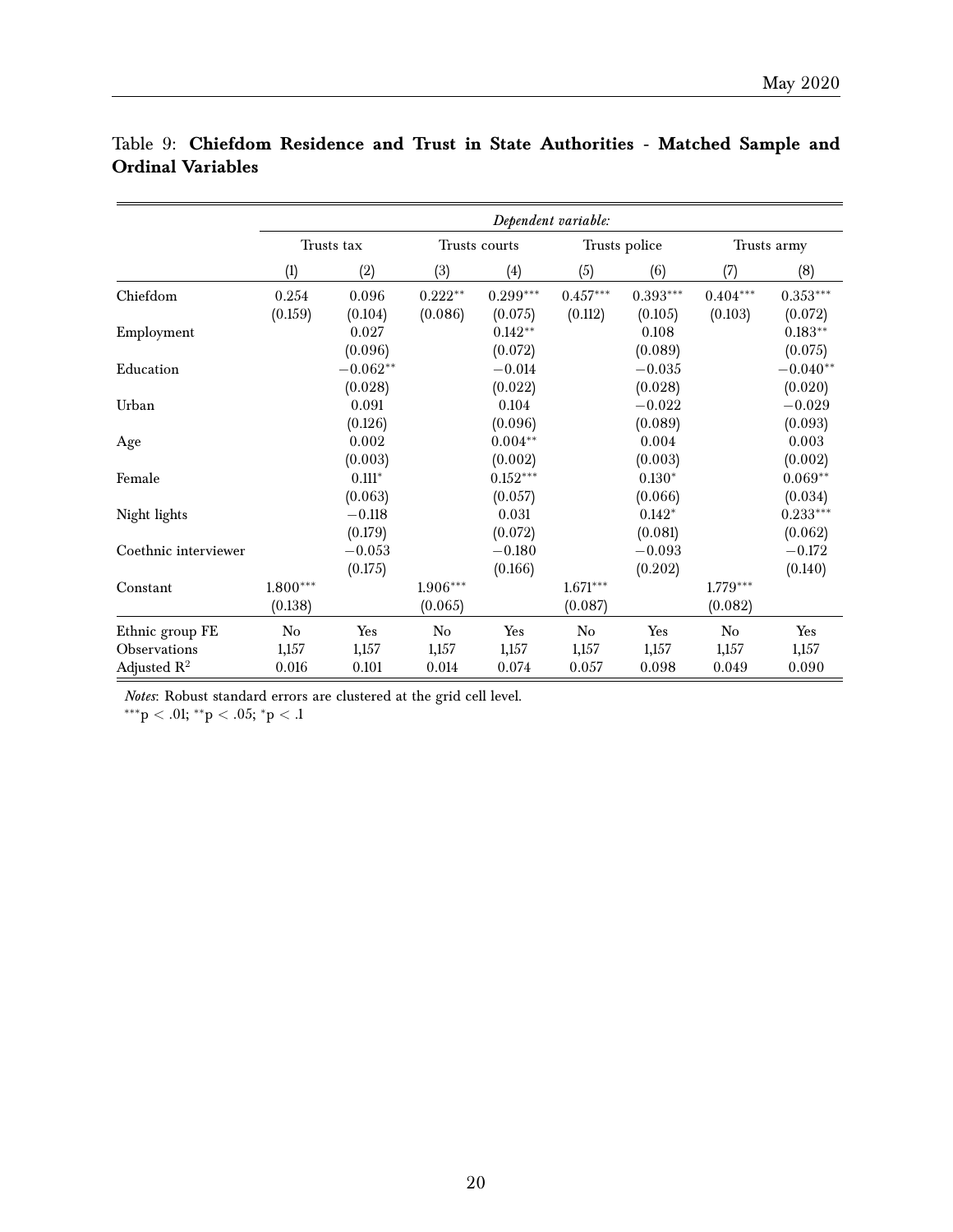|                       |            |               | Dependent variable: |             |
|-----------------------|------------|---------------|---------------------|-------------|
|                       | Trusts tax | Trusts courts | Trusts police       | Trusts army |
|                       | (1)        | (2)           | (3)                 | (4)         |
| Chiefdom              | 0.084      | $-0.055$      | $-0.014$            | 0.172       |
|                       | (0.168)    | (0.153)       | (0.173)             | (0.144)     |
| Trusts chief          | $0.484***$ | $0.500***$    | $0.423***$          | $0.536***$  |
|                       | (0.030)    | (0.031)       | (0.056)             | (0.053)     |
| Employment            | $-0.021$   | 0.060         | 0.012               | 0.027       |
|                       | (0.067)    | (0.046)       | (0.061)             | (0.050)     |
| Education             | 0.009      | $0.043**$     | 0.020               | $0.029*$    |
|                       | (0.021)    | (0.017)       | (0.013)             | (0.015)     |
| Urban                 | $-0.080$   | $-0.011$      | $-0.012$            | $-0.061$    |
|                       | (0.061)    | (0.066)       | (0.071)             | (0.080)     |
| Age                   | 0.003      | 0.001         | $0.003**$           | 0.001       |
|                       | (0.002)    | (0.001)       | (0.002)             | (0.001)     |
| Female                | 0.017      | $0.072**$     | 0.042               | 0.009       |
|                       | (0.041)    | (0.030)       | (0.040)             | (0.036)     |
| Nightlights           | 0.0001     | $-0.023$      | 0.013               | $0.095*$    |
|                       | (0.075)    | (0.044)       | (0.054)             | (0.048)     |
| Coethnic interviewer  | $-0.086$   | $-0.062$      | $-0.046$            | $-0.078$    |
|                       | (0.101)    | (0.065)       | (0.094)             | (0.084)     |
| Chiefdom*trusts chief | $-0.012$   | 0.062         | 0.106               | $-0.044$    |
|                       | (0.049)    | (0.056)       | (0.069)             | (0.069)     |
| Ethnic group FE       | Yes        | Yes           | Yes                 | Yes         |
| Observations          | 1,148      | 1,168         | 1,172               | 1,167       |
| Adjusted $R^2$        | 0.262      | 0.284         | 0.270               | 0.288       |

## Table 10: **Trust in Chief and Trust in State Authorities (Ordinal Variables)**

*Notes*: Robust standard errors are clustered at the grid cell level.

 $^{***}p < .01; ^{**}p < .05; ^{*}p < .1$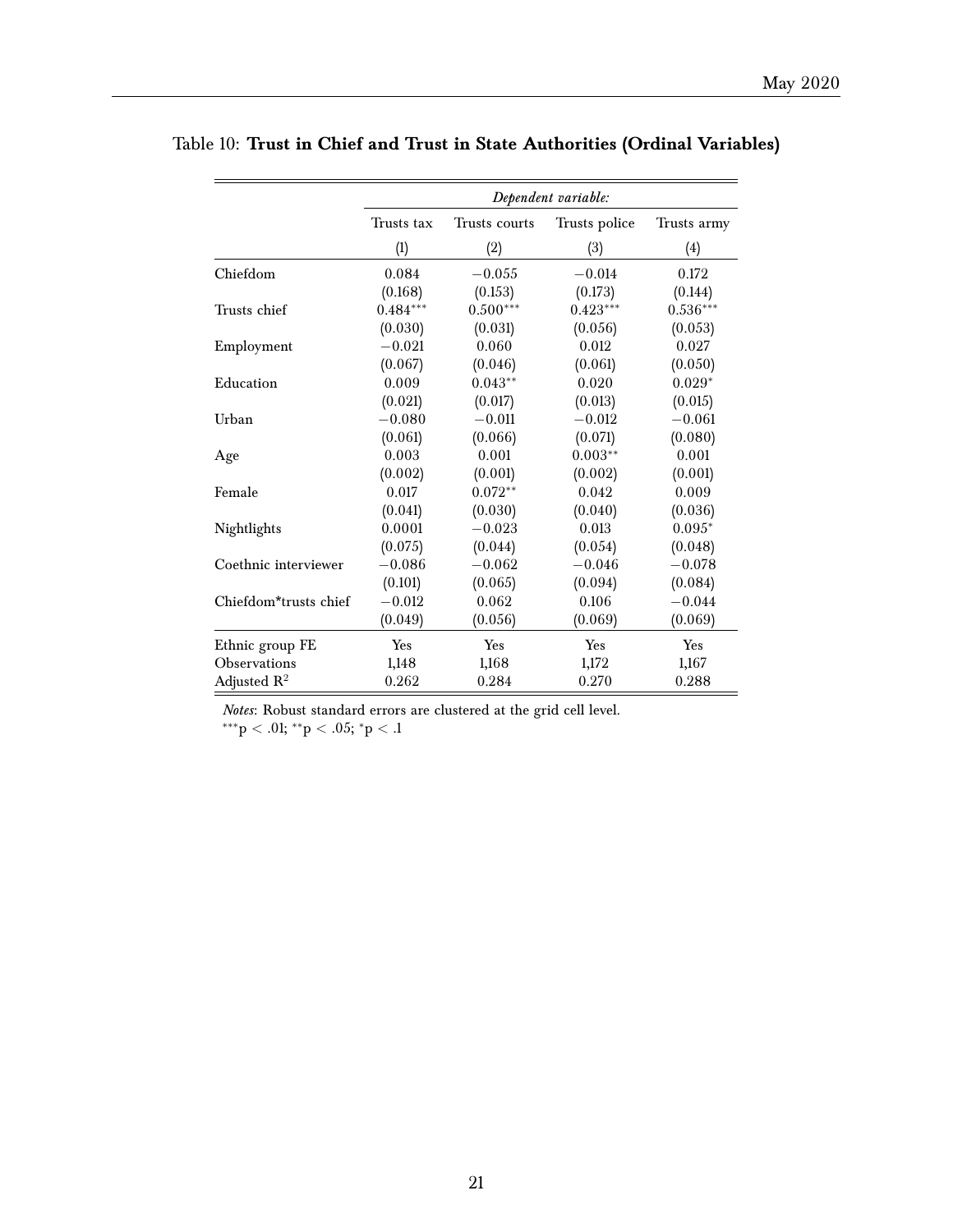|                         |            |                      |            |                   | Dependent variable: |               |             |            |
|-------------------------|------------|----------------------|------------|-------------------|---------------------|---------------|-------------|------------|
|                         |            | Trusts tax authority |            | Trusts courts     |                     | Trusts police | Trusts army |            |
|                         | (1)        | (2)                  | (3)        | $\left( 4\right)$ | (5)                 | (6)           | (7)         | (8)        |
| Non-coethnic chiefdom   | 0.138      | 0.065                | 0.096      | 0.102             | 0.223               | 0.149         | 0.201       | 0.123      |
|                         | (0.147)    | (0.143)              | (0.106)    | (0.108)           | (0.149)             | (0.149)       | (0.128)     | (0.130)    |
| Coethnic chiefdom       | 0.210      | 0.196                | $0.222*$   | $0.240**$         | $0.429***$          | $0.381***$    | $0.268**$   | $0.208*$   |
|                         | (0.164)    | (0.147)              | (0.116)    | (0.115)           | (0.134)             | (0.124)       | (0.118)     | (0.111)    |
| Employment              | $-0.022$   | 0.007                | 0.071      | $0.093*$          | 0.036               | 0.052         | 0.047       | 0.060      |
|                         | (0.075)    | (0.080)              | (0.050)    | (0.052)           | (0.071)             | (0.065)       | (0.060)     | (0.055)    |
| Education               | $-0.001$   | $-0.002$             | 0.027      | 0.027             | 0.006               | 0.003         | 0.006       | 0.008      |
|                         | (0.021)    | (0.022)              | (0.018)    | (0.018)           | (0.017)             | (0.016)       | (0.014)     | (0.015)    |
| Urban                   | $-0.079$   | $-0.071$             | $-0.014$   | 0.004             | $-0.037$            | $-0.006$      | $-0.073$    | $-0.043$   |
|                         | (0.108)    | (0.103)              | (0.098)    | (0.094)           | (0.100)             | (0.093)       | (0.105)     | (0.102)    |
| Age                     | $0.006**$  | $0.006**$            | $0.005***$ | $0.005***$        | $0.006***$          | $0.006***$    | $0.003**$   | $0.004***$ |
|                         | (0.002)    | (0.003)              | (0.001)    | (0.002)           | (0.002)             | (0.002)       | (0.001)     | (0.002)    |
| Female                  | 0.054      | 0.055                | $0.116***$ | $0.122***$        | $0.077*$            | $0.088**$     | 0.039       | 0.054      |
|                         | (0.038)    | (0.038)              | (0.038)    | (0.039)           | (0.041)             | (0.040)       | (0.035)     | (0.037)    |
| Nightlights             | 0.072      | 0.039                | 0.025      | 0.023             | 0.114               | 0.072         | $0.158**$   | $0.142**$  |
|                         | (0.126)    | (0.107)              | (0.076)    | (0.072)           | (0.087)             | (0.079)       | (0.073)     | (0.065)    |
| Coethnic interviewer    | $0.162**$  | $-0.227**$           | $-0.057$   | $-0.216**$        | 0.079               | $-0.208*$     | 0.069       | $-0.209**$ |
|                         | (0.074)    | (0.114)              | (0.058)    | (0.092)           | (0.079)             | (0.116)       | (0.080)     | (0.105)    |
| Constant                | $1.535***$ |                      | $1.589***$ |                   | $1.374***$          |               | $1.662***$  |            |
|                         | (0.203)    |                      | (0.157)    |                   | (0.163)             |               | (0.145)     |            |
| Ethnic group FE         | No         | Yes                  | No         | Yes               | No                  | Yes           | No          | Yes        |
| Observations            | 1,173      | 1,173                | 1,189      | 1,189             | 1,196               | 1,196         | 1,190       | 1,190      |
| Adjusted $\mathbb{R}^2$ | 0.036      | 0.062                | 0.016      | 0.024             | 0.055               | 0.073         | 0.022       | 0.044      |

|  |  | Table 11: Chiefdom Residence by Type (Ordinal Variables) |  |  |  |  |  |
|--|--|----------------------------------------------------------|--|--|--|--|--|
|--|--|----------------------------------------------------------|--|--|--|--|--|

*Notes*: Robust standard errors are clustered at the grid cell level.

 $*^{**}p < .01; *^{*}p < .05; *p < .1$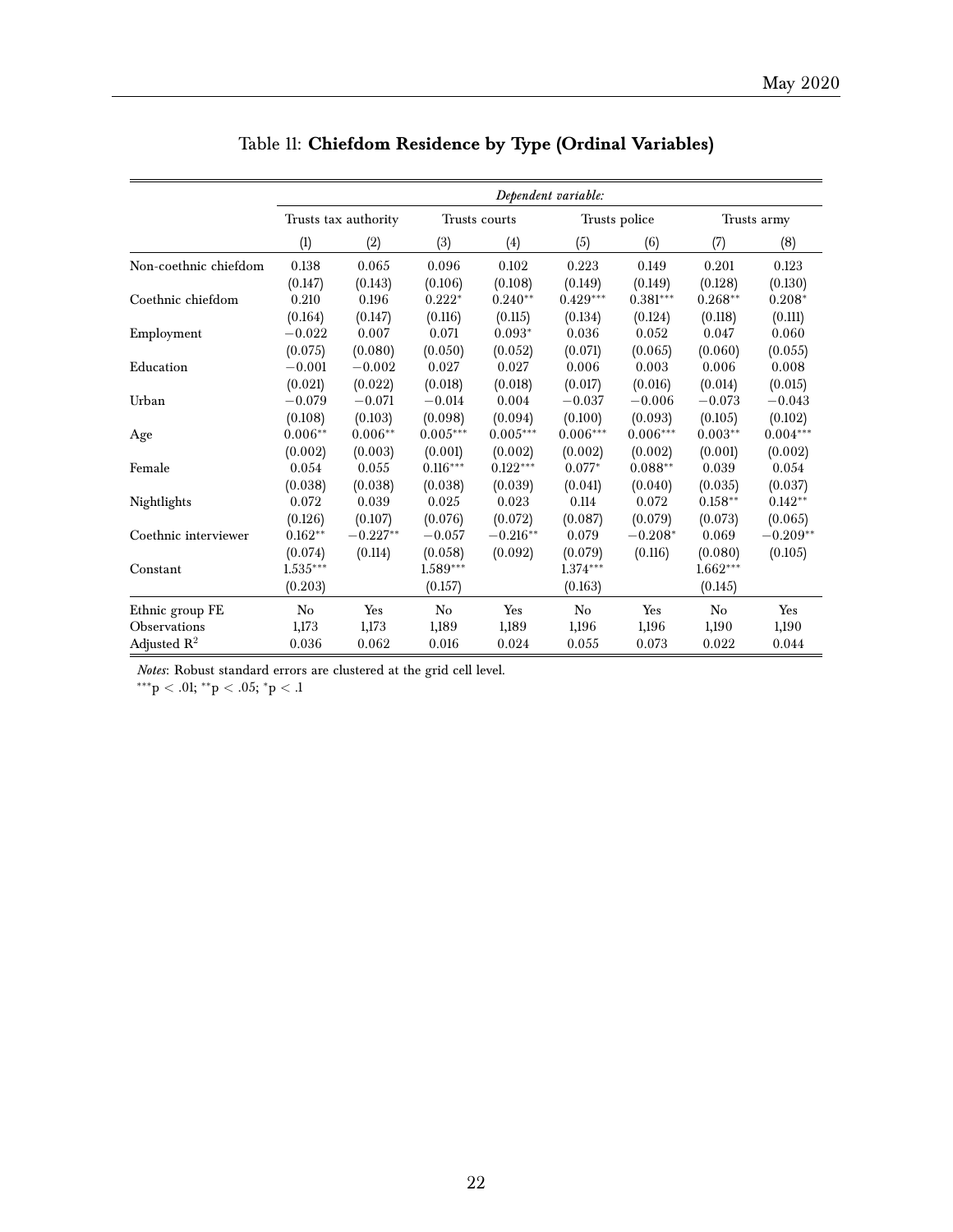## <span id="page-22-0"></span>**7 Excluding Observations Within 10km of Chiefdom Borders**

Table 12: **Chiefdom Residence and Trust in State Authorities (Border Observations Excluded)**

|                       | Dependent variable: |                      |           |               |               |           |           |             |
|-----------------------|---------------------|----------------------|-----------|---------------|---------------|-----------|-----------|-------------|
|                       |                     | Trusts tax authority |           | Trusts courts | Trusts police |           |           | Trusts army |
|                       | (1)                 | (2)                  | (3)       | (4)           | (5)           | (6)       | (7)       | (8)         |
| Chiefdom              | $1.11***$           | $1.08**$             | $1.23***$ | $1.25***$     | $1.06***$     | $1.00***$ | $0.96***$ | $0.89***$   |
|                       | (0.42)              | (0.43)               | (0.33)    | (0.33)        | (0.33)        | (0.33)    | (0.27)    | (0.26)      |
| Employment            | $-0.03$             | $-0.03$              | $0.24*$   | $0.24*$       | 0.09          | 0.07      | 0.17      | 0.18        |
|                       | (0.16)              | (0.17)               | (0.13)    | (0.14)        | (0.18)        | (0.18)    | (0.19)    | (0.19)      |
| Education             | 0.04                | 0.05                 | 0.07      | 0.07          | 0.03          | 0.03      | 0.06      | $0.09**$    |
|                       | (0.06)              | (0.08)               | (0.05)    | (0.06)        | (0.04)        | (0.04)    | (0.04)    | (0.04)      |
| Urban                 | $0.44*$             | $0.43*$              | $0.62**$  | $0.68**$      | 0.36          | $0.40*$   | 0.25      | 0.29        |
|                       | (0.26)              | (0.26)               | (0.31)    | (0.31)        | (0.24)        | (0.23)    | (0.24)    | (0.26)      |
| Age                   | $0.01*$             | 0.01                 | $0.01*$   | $0.01**$      | $0.01***$     | $0.02***$ | $0.01*$   | $0.01**$    |
|                       | (0.01)              | (0.01)               | (0.01)    | (0.01)        | (0.004)       | (0.004)   | (0.004)   | (0.01)      |
| Female                | 0.11                | 0.11                 | $0.38***$ | $0.40***$     | 0.19          | $0.21*$   | $0.22***$ | $0.25***$   |
|                       | (0.12)              | (0.12)               | (0.12)    | (0.12)        | (0.12)        | (0.13)    | (0.08)    | (0.09)      |
| Night lights          | $-0.08$             | $-0.10$              | $-0.02$   | $-0.01$       | 0.04          | $-0.02$   | 0.16      | $0.15\,$    |
|                       | (0.20)              | (0.16)               | (0.13)    | (0.15)        | (0.15)        | (0.15)    | (0.13)    | (0.14)      |
| Coethnic interviewer  | $0.35*$             | $-0.85**$            | $-0.07$   | $-0.45$       | $0.38***$     | 0.06      | $0.30*$   | $-0.48$     |
|                       | (0.19)              | (0.36)               | (0.16)    | (0.39)        | (0.14)        | (0.31)    | (0.18)    | (0.35)      |
| Constant              | $-0.50$             |                      | $-0.72$   |               | $-0.83**$     |           | $-0.46$   |             |
|                       | (0.58)              |                      | (0.45)    |               | (0.35)        |           | (0.33)    |             |
| Ethnic group FE       | No                  | Yes                  | No        | Yes           | $\rm No$      | Yes       | No        | Yes         |
| Observations          | 887                 | 875                  | 903       | 887           | 908           | 888       | 904       | 897         |
| Adjusted pseudo $R^2$ | 0.04                | 0.04                 | 0.03      | 0.01          | 0.04          | 0.02      | 0.02      | 0.01        |

*Notes*: Robust standard errors are clustered at the grid cell level.

 $***p < .01; **p < .05; *p < .1$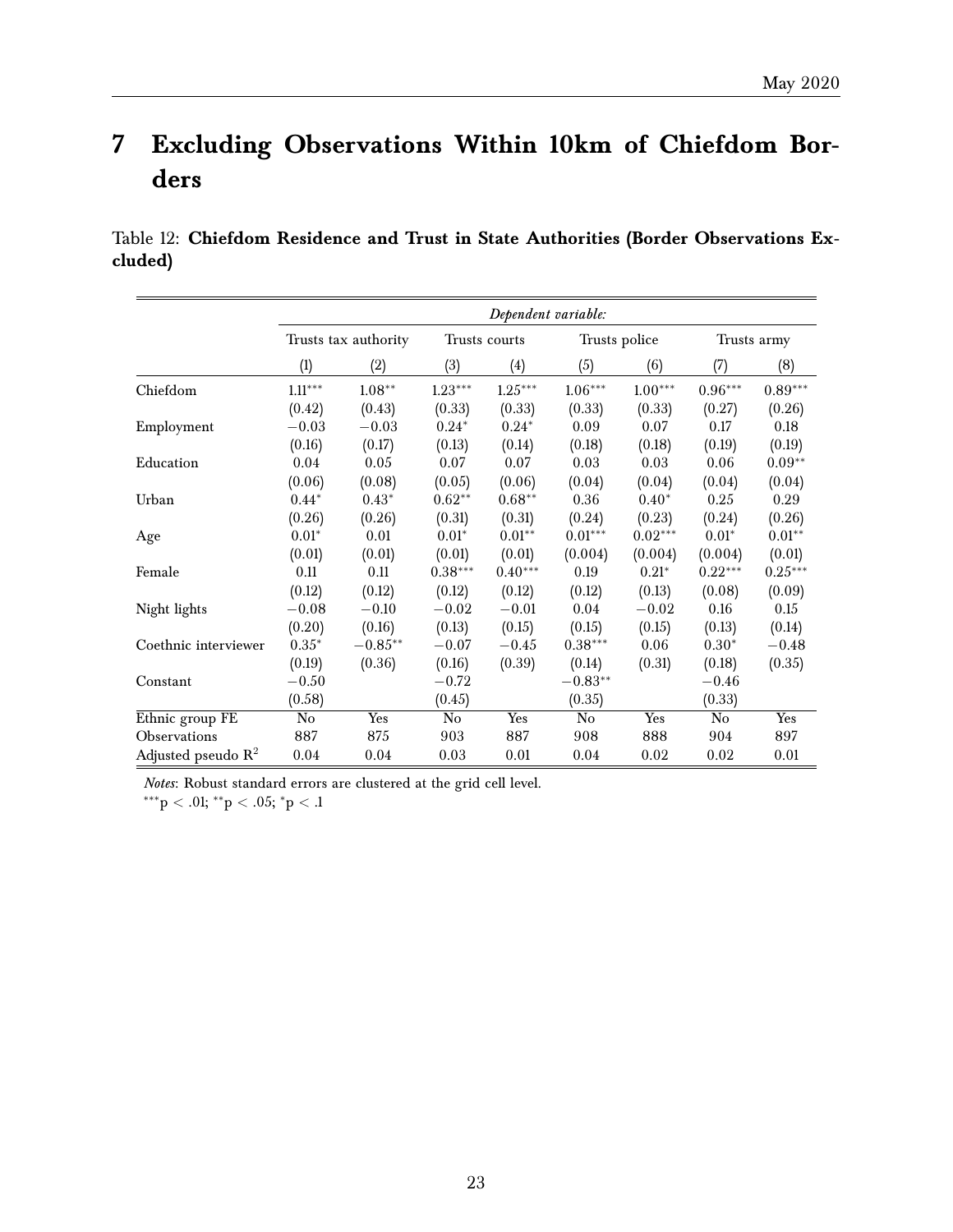|                                | Dependent variable: |           |           |               |           |               |           |             |  |
|--------------------------------|---------------------|-----------|-----------|---------------|-----------|---------------|-----------|-------------|--|
|                                | Trusts tax          |           |           | Trusts courts |           | Trusts police |           | Trusts army |  |
|                                | (1)                 | (2)       | (3)       | (4)           | (5)       | (6)           | (7)       | (8)         |  |
| Chiefdom                       | $1.02**$            | 0.52      | $0.89***$ | $1.00***$     | $1.07***$ | $0.90***$     | $1.12***$ | $1.00***$   |  |
|                                | (0.40)              | (0.34)    | (0.23)    | (0.27)        | (0.27)    | (0.29)        | (0.29)    | (0.27)      |  |
| Employment                     |                     | 0.15      |           | $0.49*$       |           | 0.17          |           | 0.50        |  |
|                                |                     | (0.30)    |           | (0.29)        |           | (0.33)        |           | (0.36)      |  |
| Education                      |                     | $-0.24**$ |           | $-0.15*$      |           | $-0.17*$      |           | $-0.07$     |  |
|                                |                     | (0.11)    |           | (0.09)        |           | (0.10)        |           | (0.08)      |  |
| Urban                          |                     | $1.24***$ |           | $1.23***$     |           | 0.47          |           | 0.25        |  |
|                                |                     | (0.24)    |           | (0.35)        |           | (0.34)        |           | (0.37)      |  |
| Age                            |                     | $-0.003$  |           | 0.01          |           | 0.01          |           | 0.01        |  |
|                                |                     | (0.01)    |           | (0.01)        |           | (0.01)        |           | (0.01)      |  |
| Female                         |                     | 0.23      |           | $0.70**$      |           | 0.35          |           | 0.47        |  |
|                                |                     | (0.24)    |           | (0.33)        |           | (0.27)        |           | (0.31)      |  |
| Night lights                   |                     | $-0.57$   |           | $-0.01$       |           | $0.29*$       |           | $0.58***$   |  |
|                                |                     | (0.40)    |           | (0.19)        |           | (0.18)        |           | (0.20)      |  |
| Coethnic interviewer           |                     | $-0.22$   |           | $-0.13$       |           | 0.25          |           | $-0.27$     |  |
|                                |                     | (0.76)    |           | (0.73)        |           | (0.63)        |           | (0.57)      |  |
| Constant                       | 0.51                |           | $0.57***$ |               | $0.35***$ |               | $0.46**$  |             |  |
|                                | (0.33)              |           | (0.10)    |               | (0.17)    |               | (0.21)    |             |  |
| Ethnic group FE                | No                  | Yes       | No        | Yes           | No        | Yes           | No        | Yes         |  |
| Observations                   | 867                 | 855       | 867       | 852           | 867       | 848           | 867       | 861         |  |
| Adjusted pseudo $\mathbb{R}^2$ | 0.76                | 0.71      | 0.76      | 0.71          | 0.76      | 0.72          | 0.76      | 0.71        |  |

## Table 13: **Chiefdom Residence and Trust in State Authorities - Matched Sample (Border Observations Excluded)**

*Notes*: Robust standard errors are clustered at the grid cell level.

 $^{***}\!p < .01;$   $^{**}\!p < .05;$   $^*p < .1$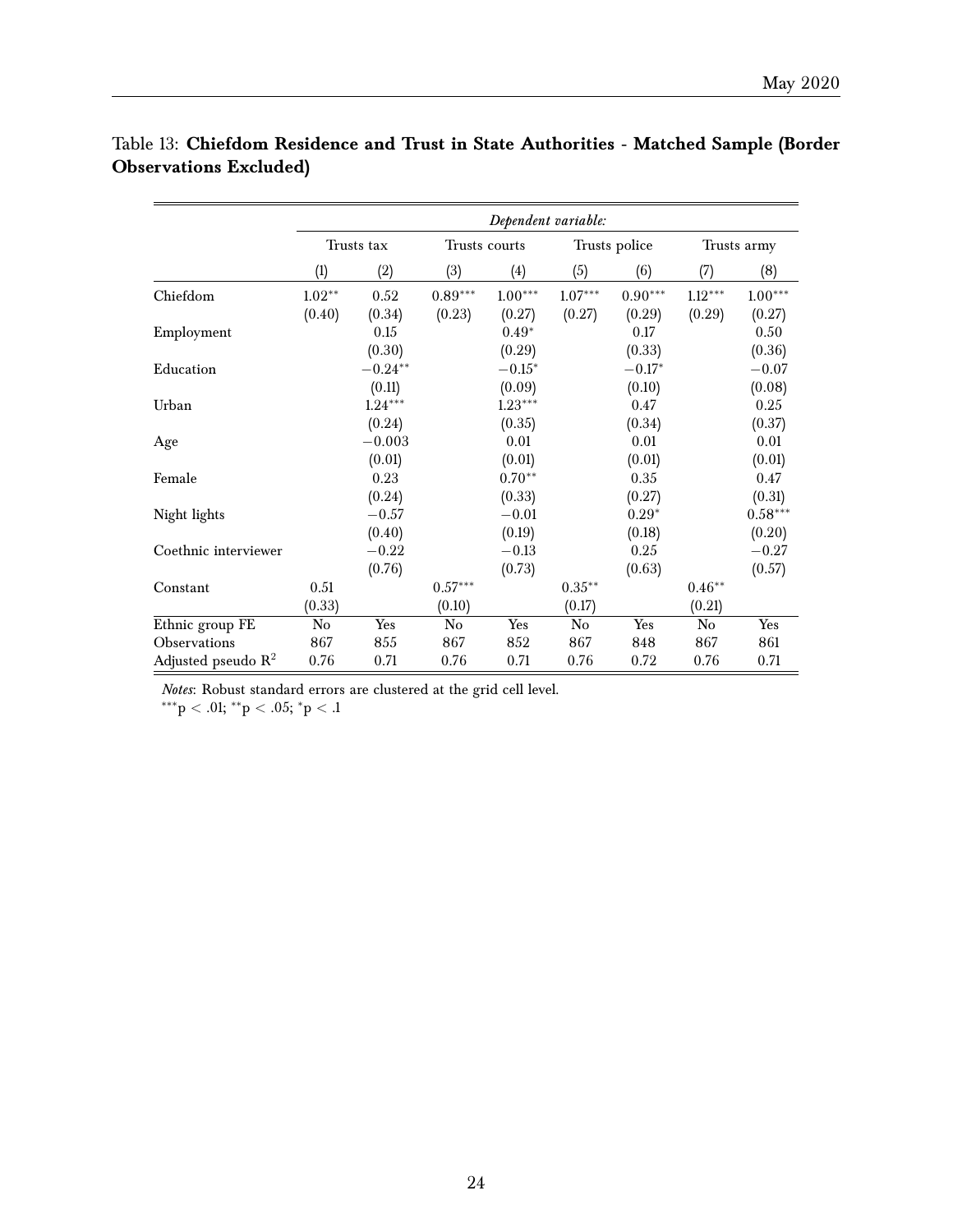|                                | Dependent variable: |               |               |             |  |  |  |
|--------------------------------|---------------------|---------------|---------------|-------------|--|--|--|
|                                | Trusts tax          | Trusts courts | Trusts police | Trusts army |  |  |  |
|                                | (1)                 | (2)           | (3)           | (4)         |  |  |  |
| Chiefdom                       | 0.51                | 0.57          | $-0.05$       | 0.46        |  |  |  |
|                                | (0.57)              | (0.51)        | (0.39)        | (0.32)      |  |  |  |
| Trusts chief                   | $1.80***$           | $2.18***$     | $1.40***$     | $2.05***$   |  |  |  |
|                                | (0.16)              | (0.25)        | (0.22)        | (0.28)      |  |  |  |
| Employment                     | $-0.10$             | 0.17          | $-0.02$       | 0.11        |  |  |  |
|                                | (0.18)              | (0.16)        | (0.18)        | (0.21)      |  |  |  |
| Education                      | 0.06                | $0.12*$       | 0.05          | $0.14***$   |  |  |  |
|                                | (0.09)              | (0.07)        | (0.05)        | (0.06)      |  |  |  |
| Urban                          | 0.17                | 0.52          | 0.19          | 0.04        |  |  |  |
|                                | (0.29)              | (0.45)        | (0.28)        | (0.33)      |  |  |  |
| Age                            | 0.01                | 0.01          | $0.01**$      | 0.01        |  |  |  |
|                                | (0.01)              | (0.01)        | (0.01)        | (0.01)      |  |  |  |
| Female                         | 0.04                | $0.36***$     | 0.17          | $0.21*$     |  |  |  |
|                                | (0.13)              | (0.13)        | (0.12)        | (0.11)      |  |  |  |
| Night lights                   | $-0.10$             | $-0.03$       | $-0.03$       | 0.22        |  |  |  |
|                                | (0.17)              | (0.16)        | (0.15)        | (0.17)      |  |  |  |
| Coethnic interviewer           | $-0.60*$            | $-0.09$       | 0.40          | $-0.21$     |  |  |  |
|                                | (0.35)              | (0.39)        | (0.29)        | (0.30)      |  |  |  |
| Chiefdom*trusts chief          | 0.38                | 0.56          | $1.13***$     | 0.28        |  |  |  |
|                                | (0.26)              | (0.36)        | (0.31)        | (0.36)      |  |  |  |
| Ethnic group FE                | Yes                 | Yes           | Yes           | Yes         |  |  |  |
| Observations                   | 859                 | 871           | 873           | 880         |  |  |  |
| Adjusted pseudo $\mathbb{R}^2$ | 0.15                | 0.18          | 0.13          | 0.15        |  |  |  |

## Table 14: **Trust in Chief and Trust in State Authorities (Border Observations Excluded)**

*Notes*: Robust standard errors are clustered at the grid cell level.

 $^{***}\rm{p}$   $<$  .01;  $^{**}\rm{p}$   $<$  .05;  $^{*}\rm{p}$   $<$  .1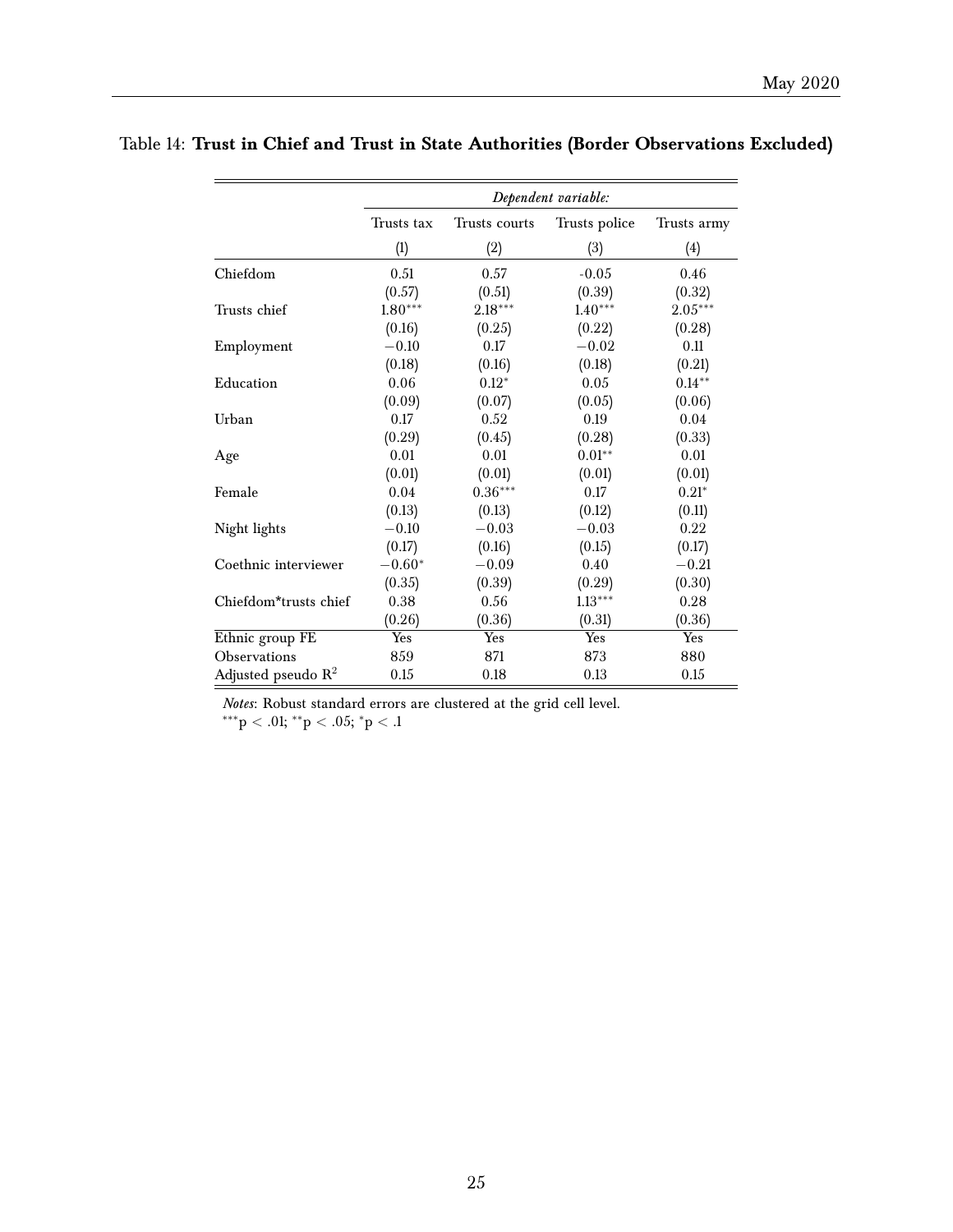|                                | Dependent variable: |           |               |           |                |           |             |           |
|--------------------------------|---------------------|-----------|---------------|-----------|----------------|-----------|-------------|-----------|
|                                | Trusts tax          |           | Trusts courts |           | Trusts police  |           | Trusts army |           |
|                                | (1)                 | (2)       | (3)           | (4)       | (5)            | (6)       | (7)         | (8)       |
| Non-coethnic chiefdom          | $0.91*$             | $0.89*$   | $0.85***$     | $0.84***$ | $0.65*$        | $0.62*$   | $0.71***$   | $0.67**$  |
|                                | (0.51)              | (0.51)    | (0.35)        | (0.34)    | (0.36)         | (0.36)    | (0.30)      | (0.34)    |
| Coethnic chiefdom              | $1.19***$           | $1.15***$ | $1.37***$     | $1.38***$ | $1.23***$      | $1.14***$ | $1.06***$   | $0.97***$ |
|                                | (0.42)              | (0.44)    | (0.35)        | (0.35)    | (0.36)         | (0.37)    | (0.32)      | (0.30)    |
| Employment                     | $-0.02$             | $-0.01$   | $0.26***$     | $0.27**$  | 0.12           | 0.10      | 0.18        | 0.19      |
|                                | (0.16)              | (0.17)    | (0.13)        | (0.13)    | (0.17)         | (0.17)    | (0.18)      | (0.20)    |
| Education                      | 0.03                | 0.04      | 0.06          | 0.06      | 0.02           | 0.03      | 0.06        | $0.09**$  |
|                                | (0.06)              | (0.07)    | (0.05)        | (0.05)    | (0.04)         | (0.04)    | (0.04)      | (0.04)    |
| Urban                          | $0.45*$             | 0.43      | $0.62*$       | $0.68**$  | 0.37           | $0.40*$   | 0.25        | 0.29      |
|                                | (0.27)              | (0.26)    | (0.32)        | (0.32)    | (0.25)         | (0.24)    | (0.25)      | (0.26)    |
| Age                            | 0.01                | 0.01      | $0.01*$       | $0.01*$   | $0.01***$      | $0.01***$ | $0.01*$     | $0.01**$  |
|                                | (0.01)              | (0.01)    | (0.01)        | (0.01)    | (0.004)        | (0.004)   | (0.004)     | (0.01)    |
| Female                         | 0.11                | 0.11      | $0.39***$     | $0.41***$ | $0.19*$        | $0.22*$   | $0.22***$   | $0.26***$ |
|                                | (0.12)              | (0.12)    | (0.12)        | (0.13)    | (0.12)         | (0.13)    | (0.08)      | (0.09)    |
| Night lights                   | $-0.07$             | $-0.10$   | $-0.02$       | $-0.01$   | 0.05           | $-0.01$   | 0.17        | 0.15      |
|                                | (0.20)              | (0.16)    | (0.13)        | (0.15)    | (0.15)         | (0.15)    | (0.13)      | (0.14)    |
| Coethnic interviewer           | 0.29                | $-0.88**$ | $-0.17$       | $-0.52$   | $0.25*$        | $-0.02$   | 0.22        | $-0.52$   |
|                                | (0.18)              | (0.37)    | (0.16)        | (0.40)    | (0.13)         | (0.31)    | (0.20)      | (0.36)    |
| Constant                       | $-0.47$             |           | $-0.65$       |           | $-0.76**$      |           | $-0.41$     |           |
|                                | (0.58)              |           | (0.45)        |           | (0.36)         |           | (0.34)      |           |
| Ethnic group FE                | No                  | Yes       | No            | Yes       | N <sub>o</sub> | Yes       | No          | Yes       |
| Observations                   | 887                 | 875       | 903           | 887       | 908            | 888       | 904         | 897       |
| Adjusted pseudo $\mathbb{R}^2$ | 0.04                | 0.04      | 0.03          | 0.01      | 0.04           | 0.03      | 0.02        | 0.01      |

Table 15: **Chiefdom Residence by Type (Border Observations Excluded)**

*Note:* \*p<0.1; \*\*p<0.05; \*\*\*p<0.01

Robust standard errors clustered at the grid cell level in parentheses.

## <span id="page-25-0"></span>**8 Matching**

| <b>Sample Sizes</b>       |     |     |  |  |  |  |  |  |
|---------------------------|-----|-----|--|--|--|--|--|--|
| Control<br><b>Treated</b> |     |     |  |  |  |  |  |  |
| A11                       | 451 | 708 |  |  |  |  |  |  |
| <b>Matched</b>            | 449 | 708 |  |  |  |  |  |  |
| Unmatched                 |     |     |  |  |  |  |  |  |

| Summary of Balance for All Data |                      |                      |        |                              |                          |                                  |  |  |  |
|---------------------------------|----------------------|----------------------|--------|------------------------------|--------------------------|----------------------------------|--|--|--|
| <b>Means</b>                    | <b>Treated Means</b> | <b>Control Means</b> |        | SD Control   Mean Difference |                          | T-test P-value   KS Test P-value |  |  |  |
| distance                        | 0.7414               | 0.4060               | 0.2032 | 0.3354                       | $\overline{\phantom{0}}$ |                                  |  |  |  |
| education                       | 4.1017               | 4.5477               | 1.7750 | $-0.4460$                    | 50.01                    | 50.01                            |  |  |  |
| urban                           | 0.2585               | 0.8492               | 0.3582 | $-0.5907$                    | 50.01                    |                                  |  |  |  |
| employed                        | 0.4308               | 0.4989               | 0.5006 | $-0.0681$                    | 0.02                     |                                  |  |  |  |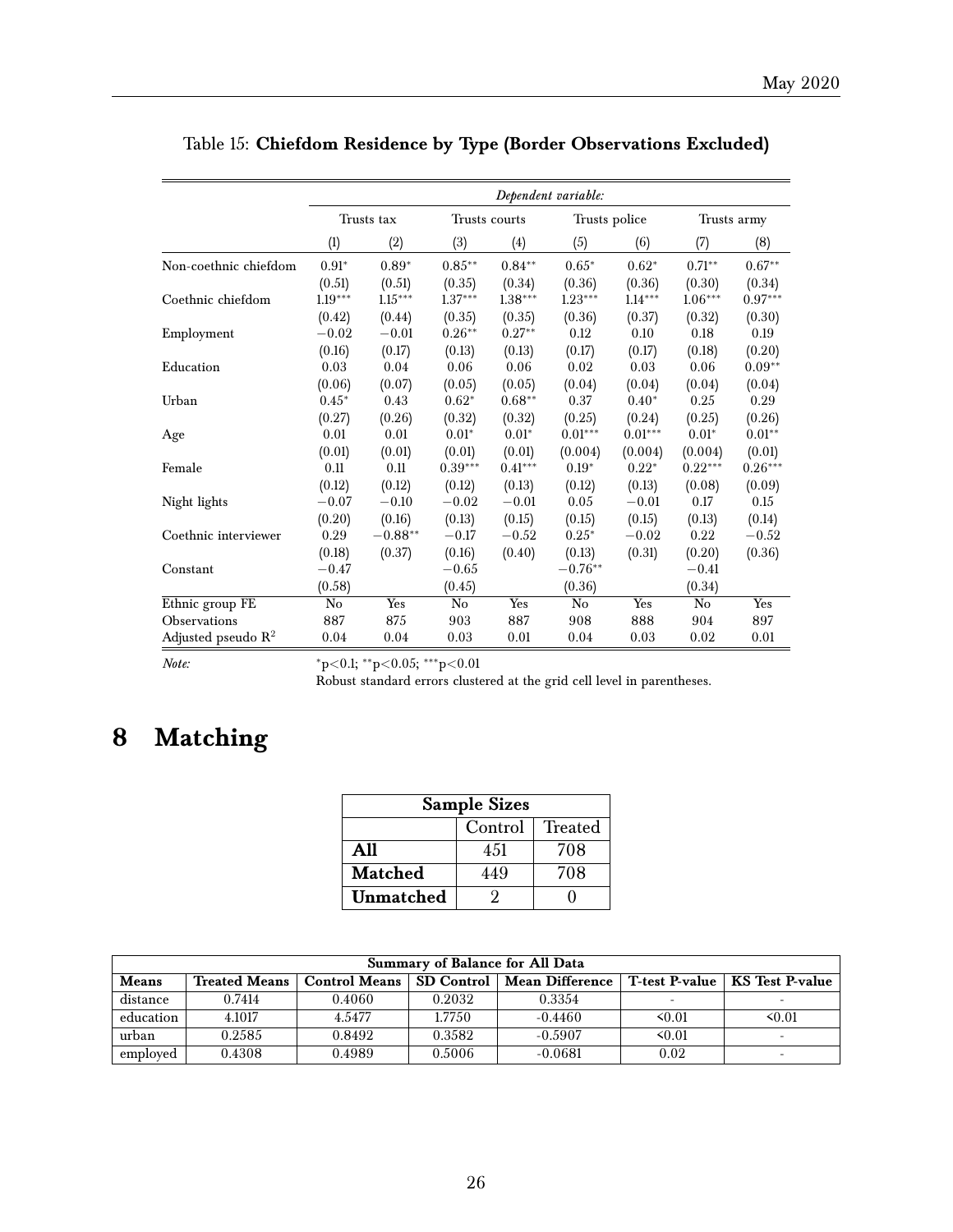| Summary of Balance for Matched Data |                                                                                                                          |        |        |        |                          |                          |  |  |  |
|-------------------------------------|--------------------------------------------------------------------------------------------------------------------------|--------|--------|--------|--------------------------|--------------------------|--|--|--|
| <b>Means</b>                        | SD Control<br>T-test P-value   KS Test P-value<br><b>Mean Difference</b><br><b>Treated Means</b><br><b>Control Means</b> |        |        |        |                          |                          |  |  |  |
| distance                            | 0.7414                                                                                                                   | 0.7413 | 0.2466 | 0.0001 | $\overline{\phantom{0}}$ | $\overline{\phantom{0}}$ |  |  |  |
| education                           | 4.1017                                                                                                                   | 4.0946 | 1.8338 | 0.0071 | >0.05                    | >0.05                    |  |  |  |
| urban                               | 0.2585                                                                                                                   | 0.2585 | 0.4383 | 0.0000 | >0.05                    | $\overline{\phantom{0}}$ |  |  |  |
| employed                            | 0.4308                                                                                                                   | 0.4308 | 0.4957 | 0.0000 | >0.05                    | $\overline{\phantom{0}}$ |  |  |  |



Figure 1: **Covariate Balance**. The plot indicates the effect of matching on covariate balance for the variables used to generate treatment propensity scores. The adjusted (matched) balance indicates that there is no statistically significant difference in covariate values for treated and untreated observations after matching.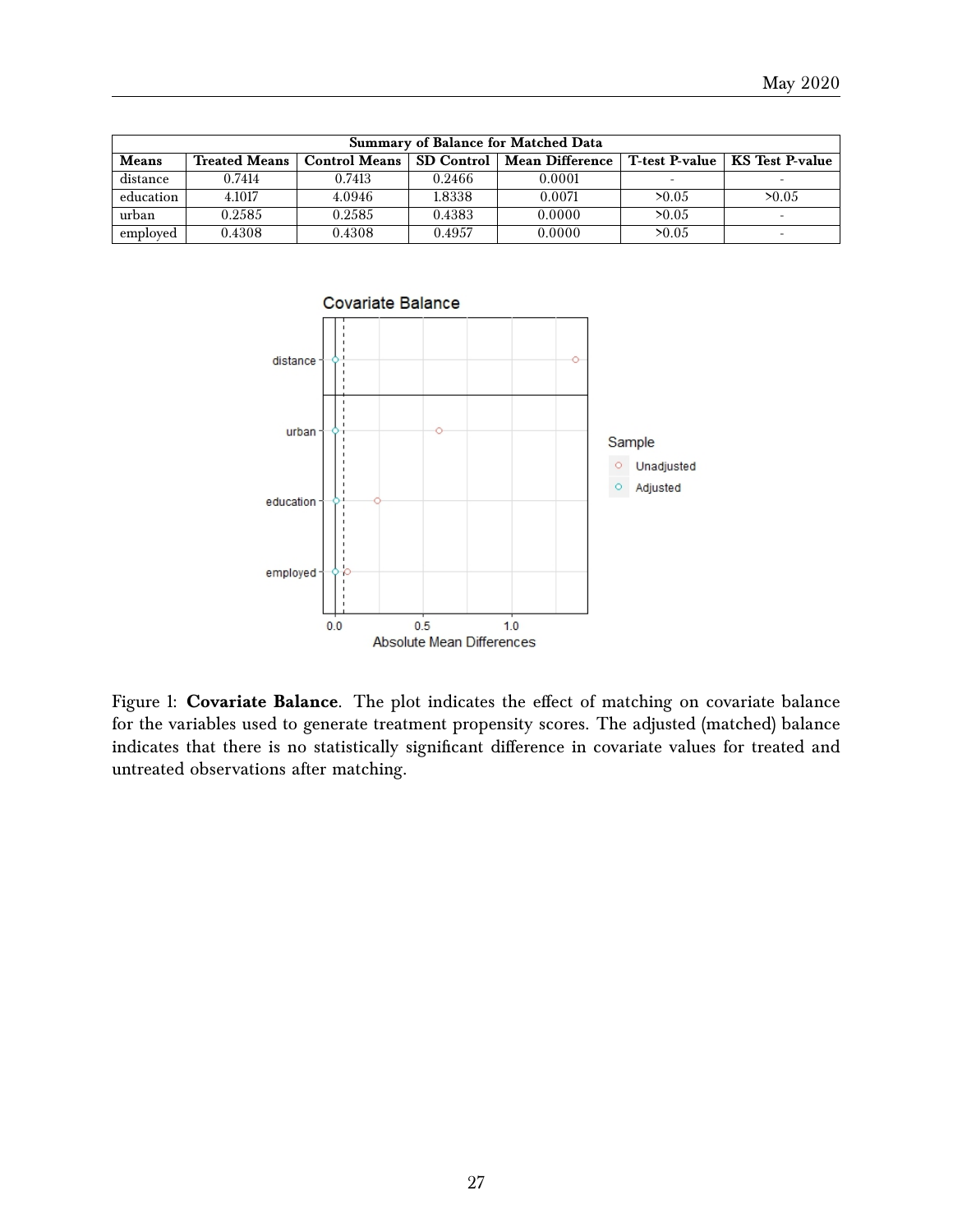

Figure 2: **Covariate Balance**. This figure plots the mean of each covariate against the estimated propensity score separately by treatment status. Loess smoother was used estimate the mean for each covariate. The more the means for treated and untreated observations overlap, the better the achieved balance.



Figure 3: **Covariate Balance: Employment**. The plot displays the distributional balance for the binary covariate "employed" after matching.